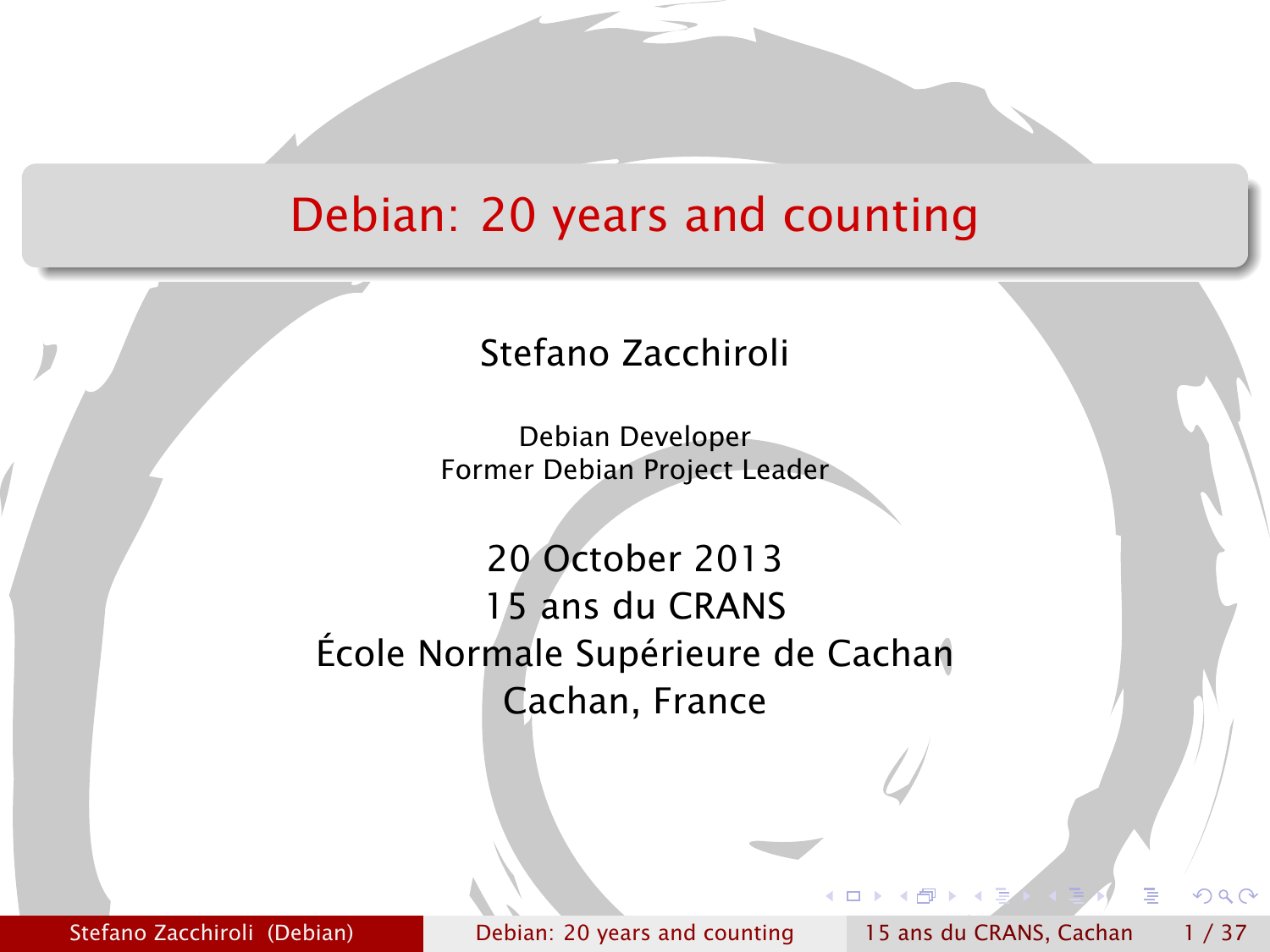## Free Software & your [ digital ] life

*Lester picked up a screwdriver. "You see this? It's a tool. You can pick it up and you can unscrew stuff or screw stuff in. You can use the handle for a hammer. You can use the blade to open paint cans. You can throw it away, loan it out, or paint it purple and frame it." He thumped the printer. "This [ Disney in a Box ] thing is a tool, too, but it's not your tool. It belongs to someone else — Disney. It isn't interested in listening to you or obeying you. It doesn't want to give you more control over your life." [. . . ]*

*"If you don't control your life, you're miserable. Think of the people who don't get to run their own lives: prisoners, reform-school kids, mental patients. There's something inherently awful about living like that. Autonomy makes us happy."*

> *— Cory Doctorow, Makers* <http://craphound.com/makers/>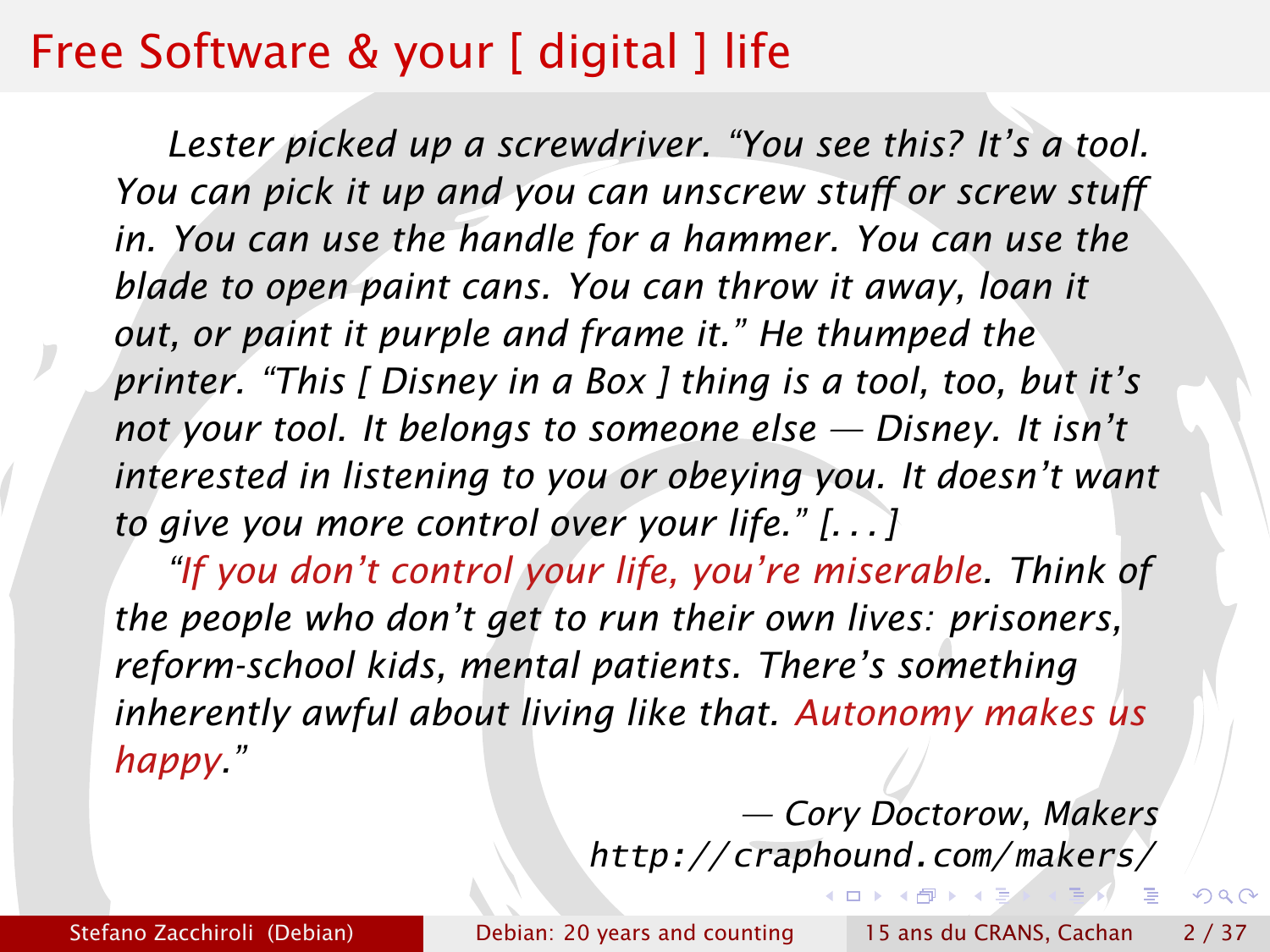## Free Software, raw

*foo* is cool, let's install it!

- **1** download foo-1.0.tar.gz
	- **Following checksum mismatch, missing public key, etc.**
- <sup>2</sup> ./configure
	- ▶ error: missing bar, baz, ...
- $\bullet$  foreach (bar, baz, ...) go to 1 until (recursive) success
- <sup>4</sup> make
	- **For** error: symbol not found
- **6** make install
	- **P** error: cp: cannot create regular file /some/weird/path

now try scale that up to 17'000 sources releasing 3'000 new versions/month

<span id="page-2-0"></span>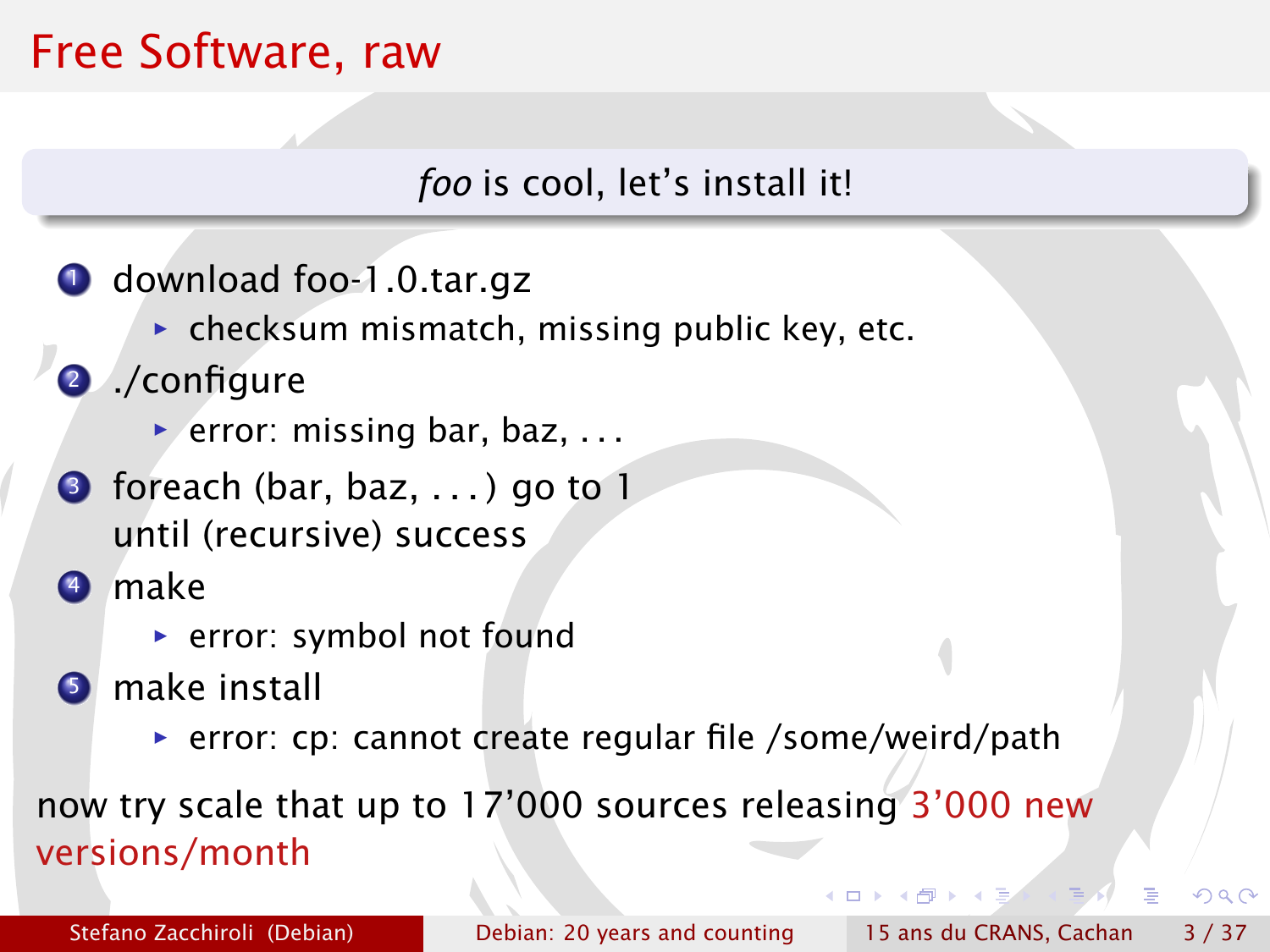## Free Software, à point: distributions



- **ease software management**
- key notion: the package abstraction
- o offer coherent software collections
- **•** killer application: package managers (& [in](#page-2-0)s[ta](#page-4-0)[l](#page-2-0)[le](#page-3-0)[rs](#page-4-0)[\)](#page-0-0)

<span id="page-3-0"></span>

Stefano Zacchiroli (Debian) [Debian: 20 years and counting](#page-0-0) 15 ans du CRANS, Cachan 4/37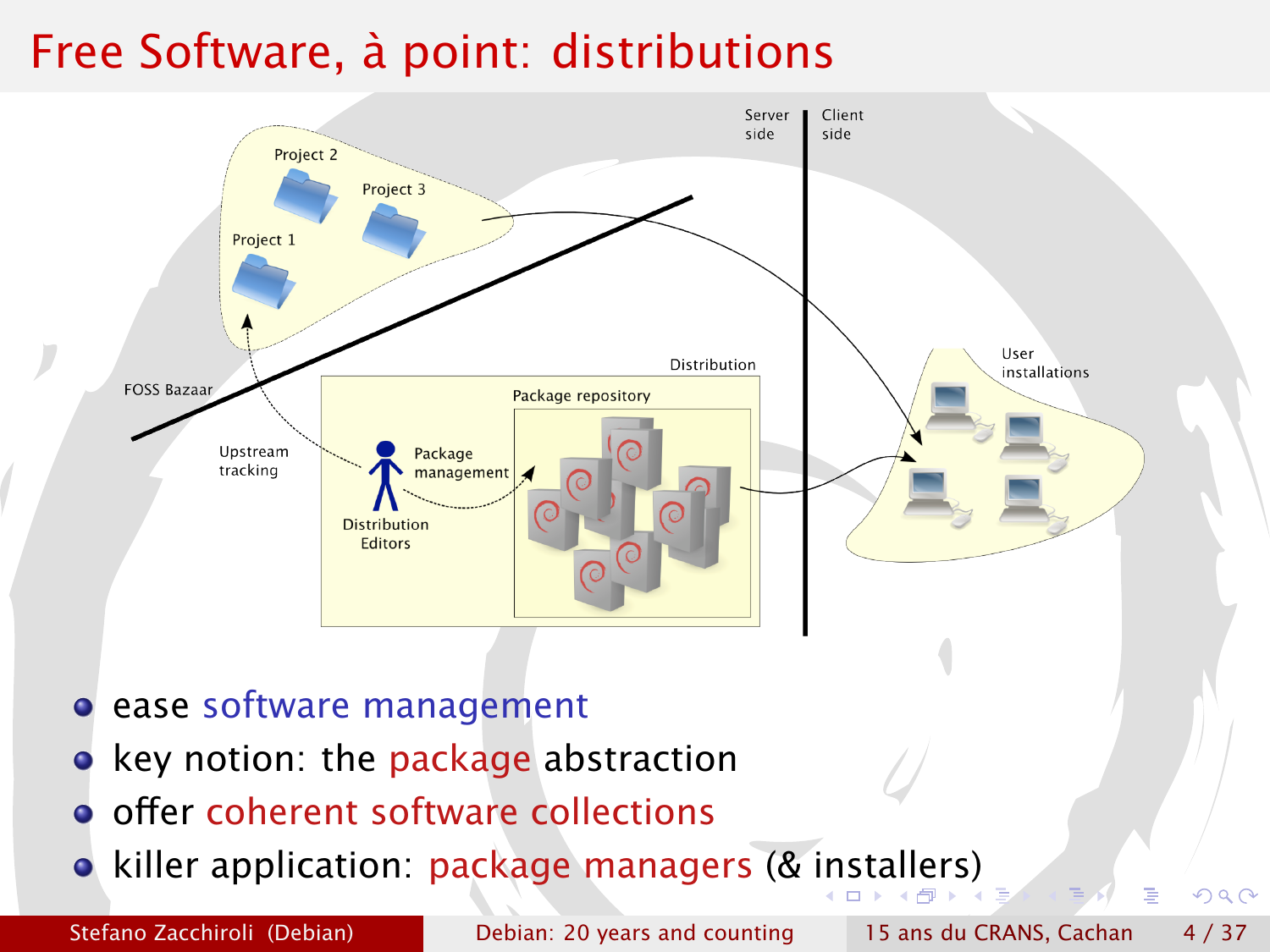## **Outline**

<span id="page-4-0"></span>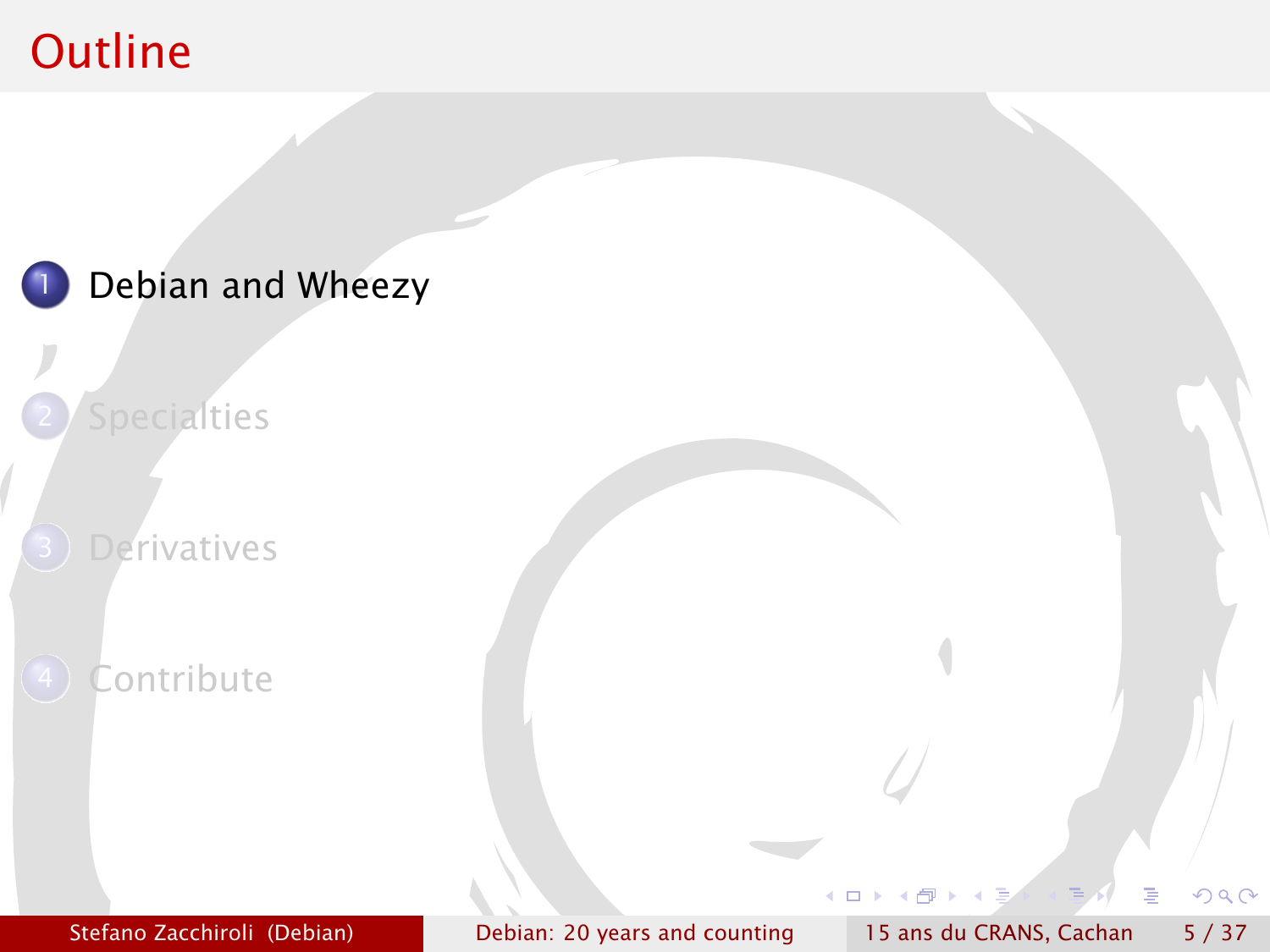#### Debian: once upon a time

*Fellow Linuxers,*

*This is just to announce the imminent completion of a brand-new Linux release, which I'm calling the Debian Linux Release. [. . . ]*

> *Ian A Murdock, 16/08/1993* comp.os.linux.development

- make GNU/Linux competitive with commercial OS
- **e** easy to install
- o built collaboratively by software experts
- 1 *st* major distro developed "*openly in the spirit of GNU*" FSF-supported for a while

റ പ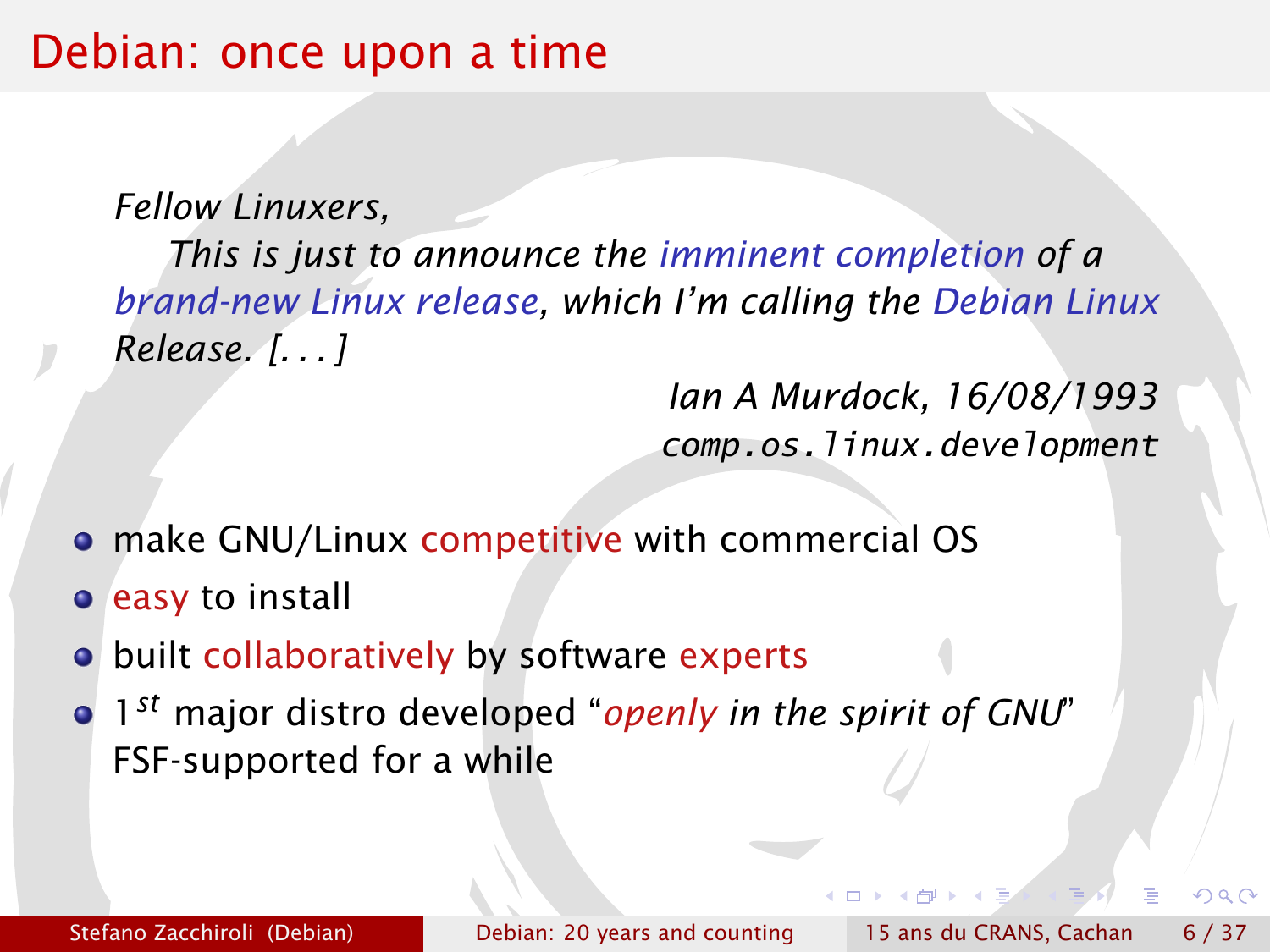#### 1 3 of Debian: the operating system

#### flagship product: Debian stable

- binary distribution
- completely Free (DFSG)
- released every 24 months  $(\approx)$
- a dozen architectures
- archive-wide security support (3-3.5 years)

#### renowned for

ports, stability, packaging system, old hw support, documentation, smooth upgrades, i18n/l10n, the testing suite, runs anywhere, technical policy, package choice, . . .



#### Source packages **Binary packages**

one of the largest Free Software porting platforms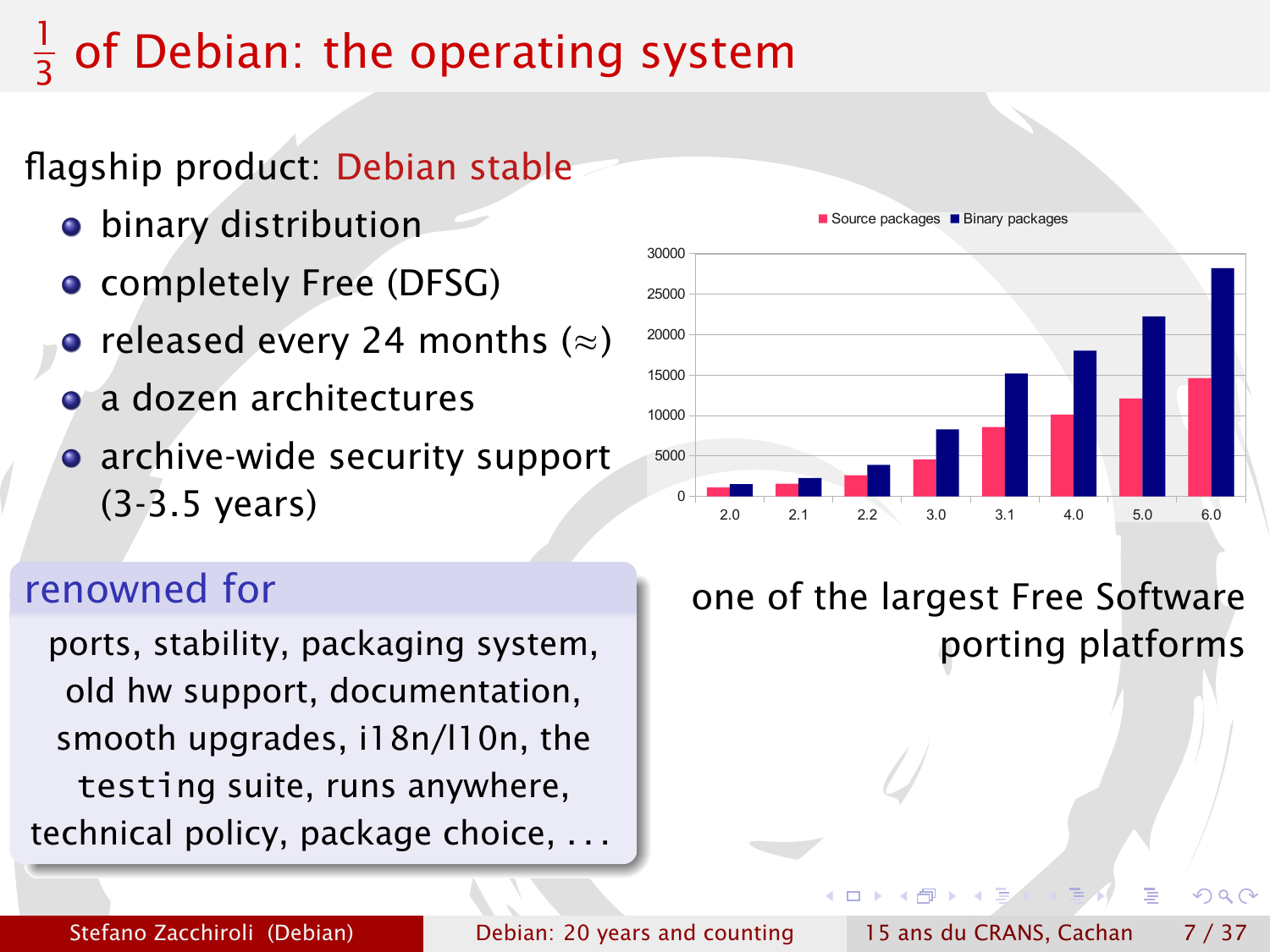## Debian 7.0 "Wheezy" — highlithgs

#### **o** multiarch

- ▶ 3rd party software, easily
- **F** cross-compilation
- **•** private cloud deployment
	- ▶ OpenStack, Xen/XCP, . . .
- public cloud support
	- **▶ EC2, Azure, GCE, ...**
- multimedia codecs & frontends
	- **B** 3rd party repositories
- new archs: armhf, s390x
- desktop: GNOME 3.x, KDE Plasma 4.x, XFCE, ...



upgrades throughout the archive

#### released: May 4th, 2013

**4 ロ ト 4 何 ト 4** 

Most popular GNU/Linux on the Web ( $\approx$ 33%) overall, 1+ Web server out of 10 (≈10%) runs Debian — [w3techs.com](http://w3techs.com), October 2013

Stefano Zacchiroli (Debian) [Debian: 20 years and counting](#page-0-0) 15 ans du CRANS, Cachan 8 / 37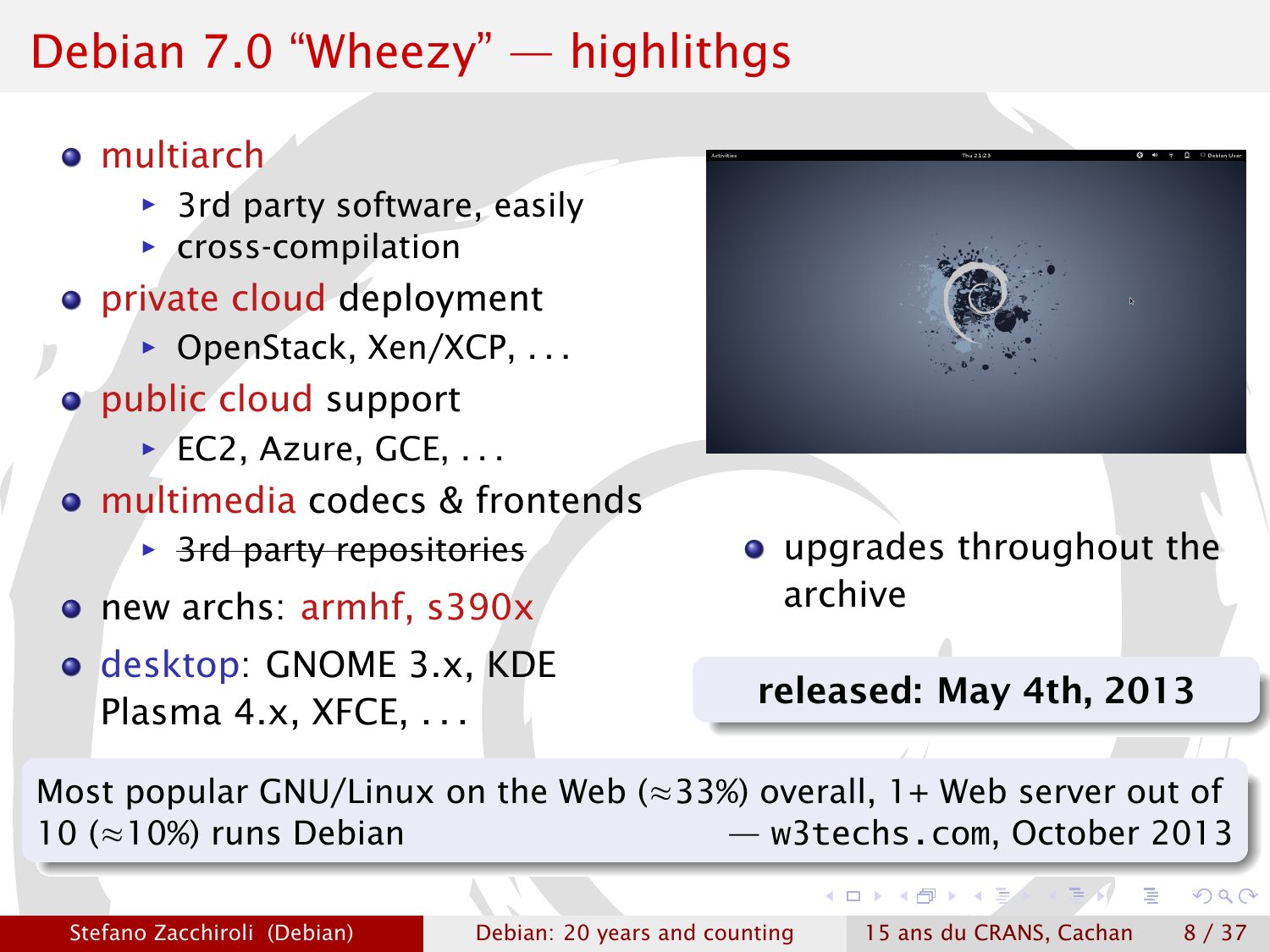#### 1  $\frac{1}{3}$  of Debian: the Project

Common goal:

Create the best, Free operating system.

#### Debian Social Contract (1997) **• 100% Free Software o** give back o don't hide problems priorities: users & Free Software

Debian Constitution (1998)

 $\cap$  a  $\cap$ 

Structures and rules of a Free-Software-compatible democracy

Strong motive to join:  $\approx 1'000$  project members, world-wide

Stefano Zacchiroli (Debian) [Debian: 20 years and counting](#page-0-0) 15 ans du CRANS, Cachan 9/37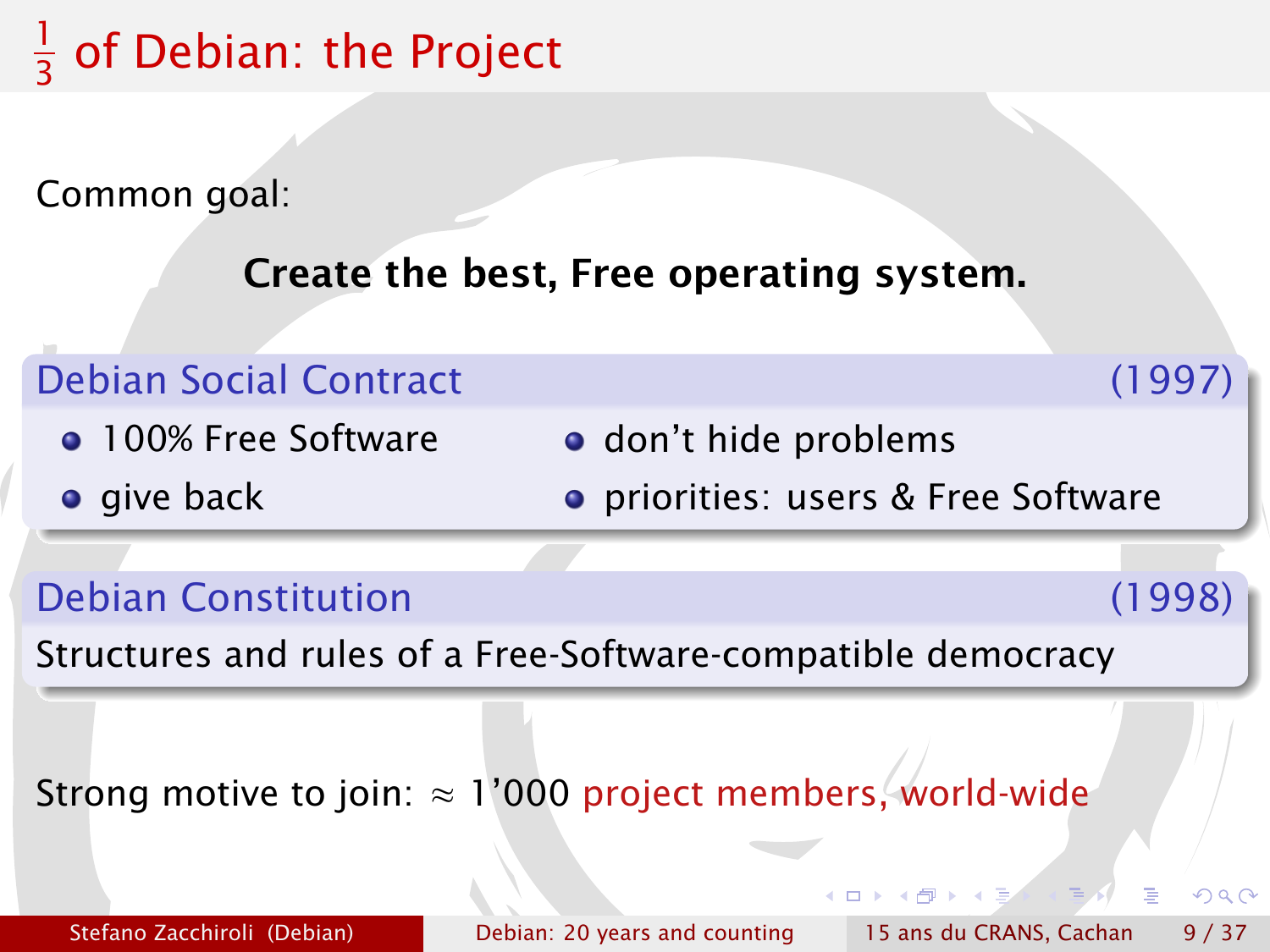#### 1  $\frac{1}{3}$  of Debian: the Project (cont.)

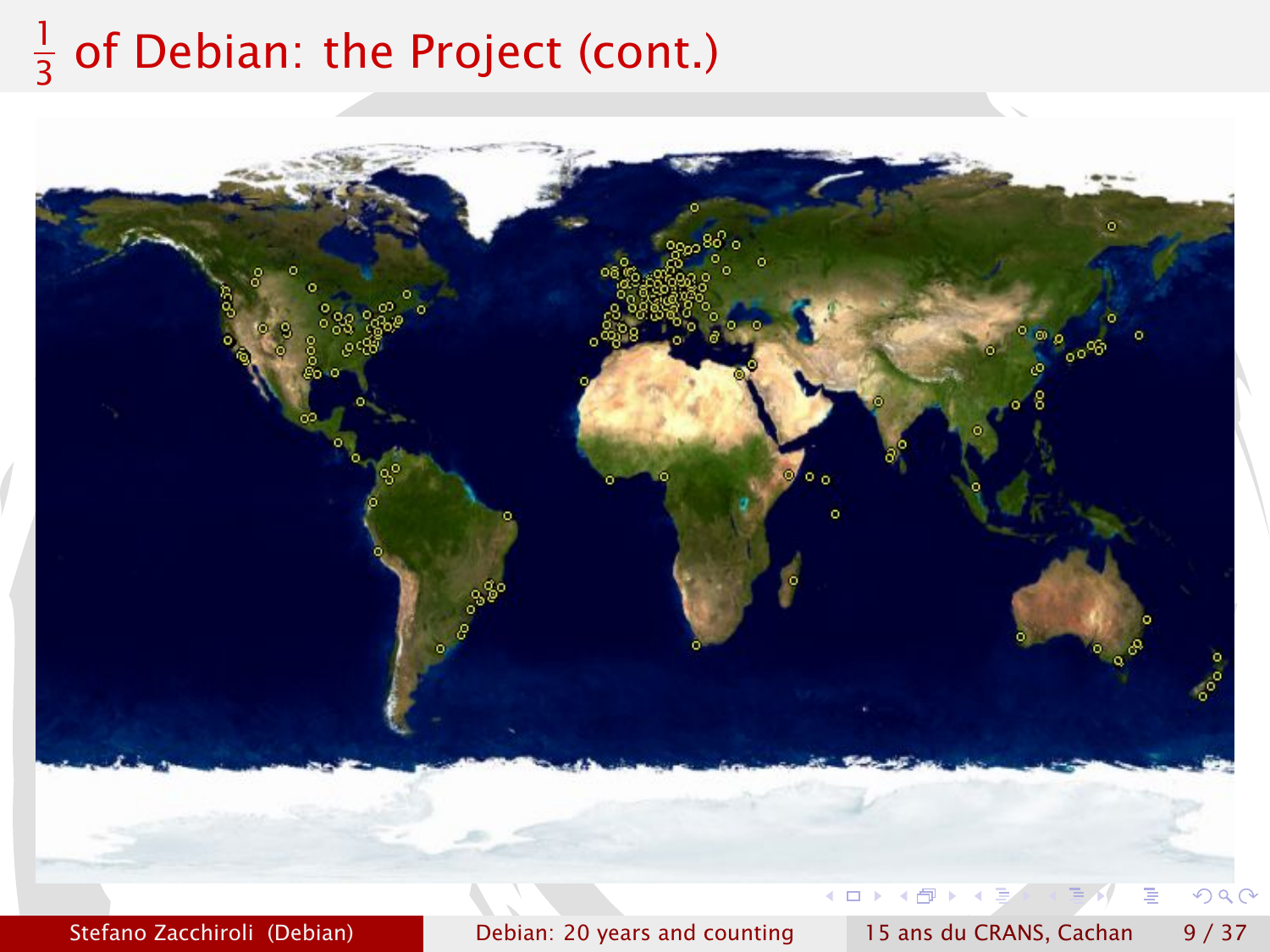#### Demography

#### Developer's per country

2013 statistics: [http://www.perrier.eu.org/weblog/2013/07/27#](http://www.perrier.eu.org/weblog/2013/07/27#devel-countries-201307) [devel-countries-201307](http://www.perrier.eu.org/weblog/2013/07/27#devel-countries-201307)

Take a guess: France's position?

Stefano Zacchiroli (Debian) [Debian: 20 years and counting](#page-0-0) 15 ans du CRANS, Cachan 10 / 37

つQへ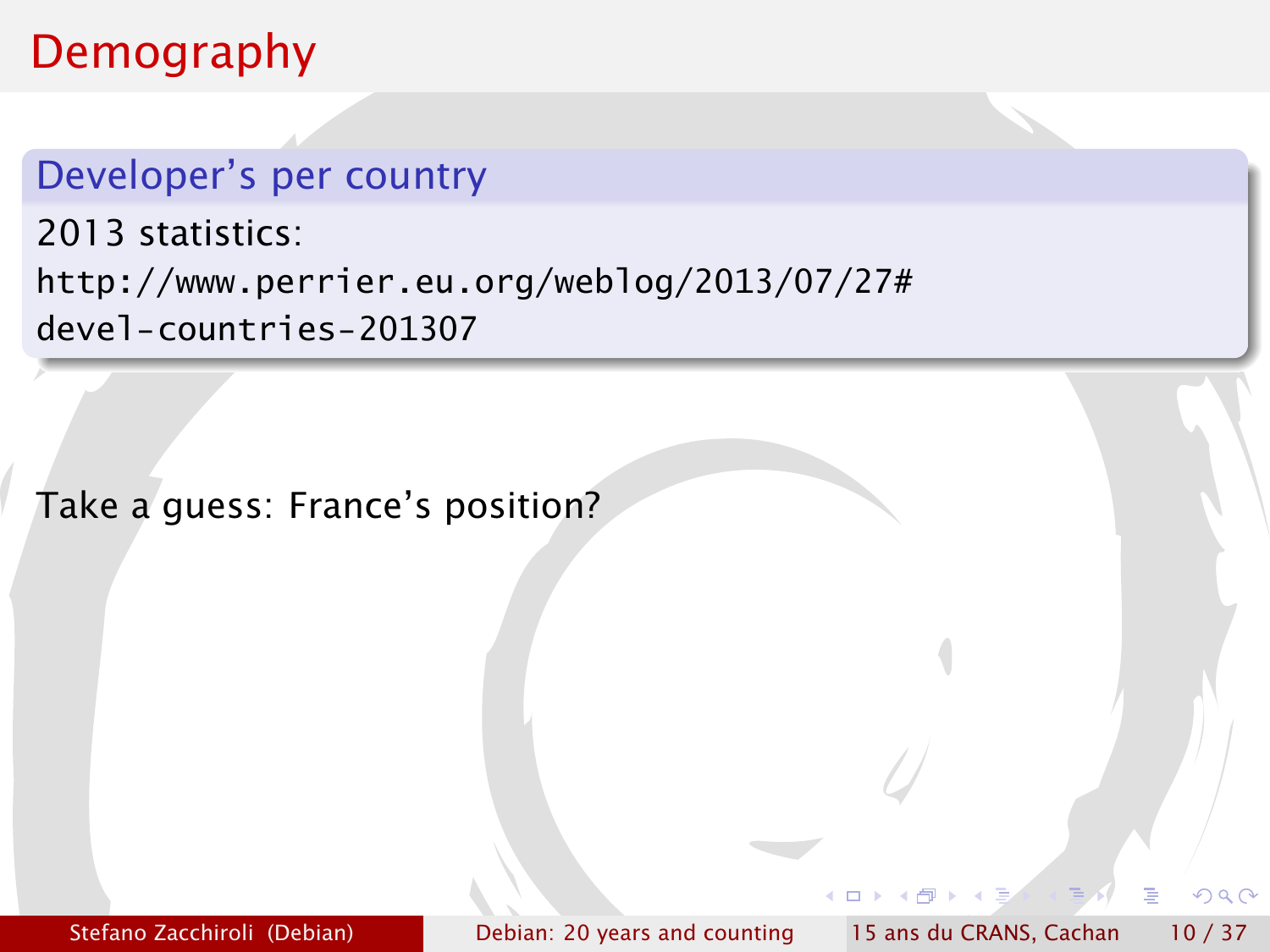## Demography

#### Developer's per country

2013 statistics: [http://www.perrier.eu.org/weblog/2013/07/27#](http://www.perrier.eu.org/weblog/2013/07/27#devel-countries-201307) [devel-countries-201307](http://www.perrier.eu.org/weblog/2013/07/27#devel-countries-201307)

Take a guess: France's position?

in terms of. . .

- n. of (active) project members: #3 (ranking: us, de, fr, uk, it, es, jp)
- **•** n. of (active) project members *pro capite*: #1/ (after: most nothern EU countries)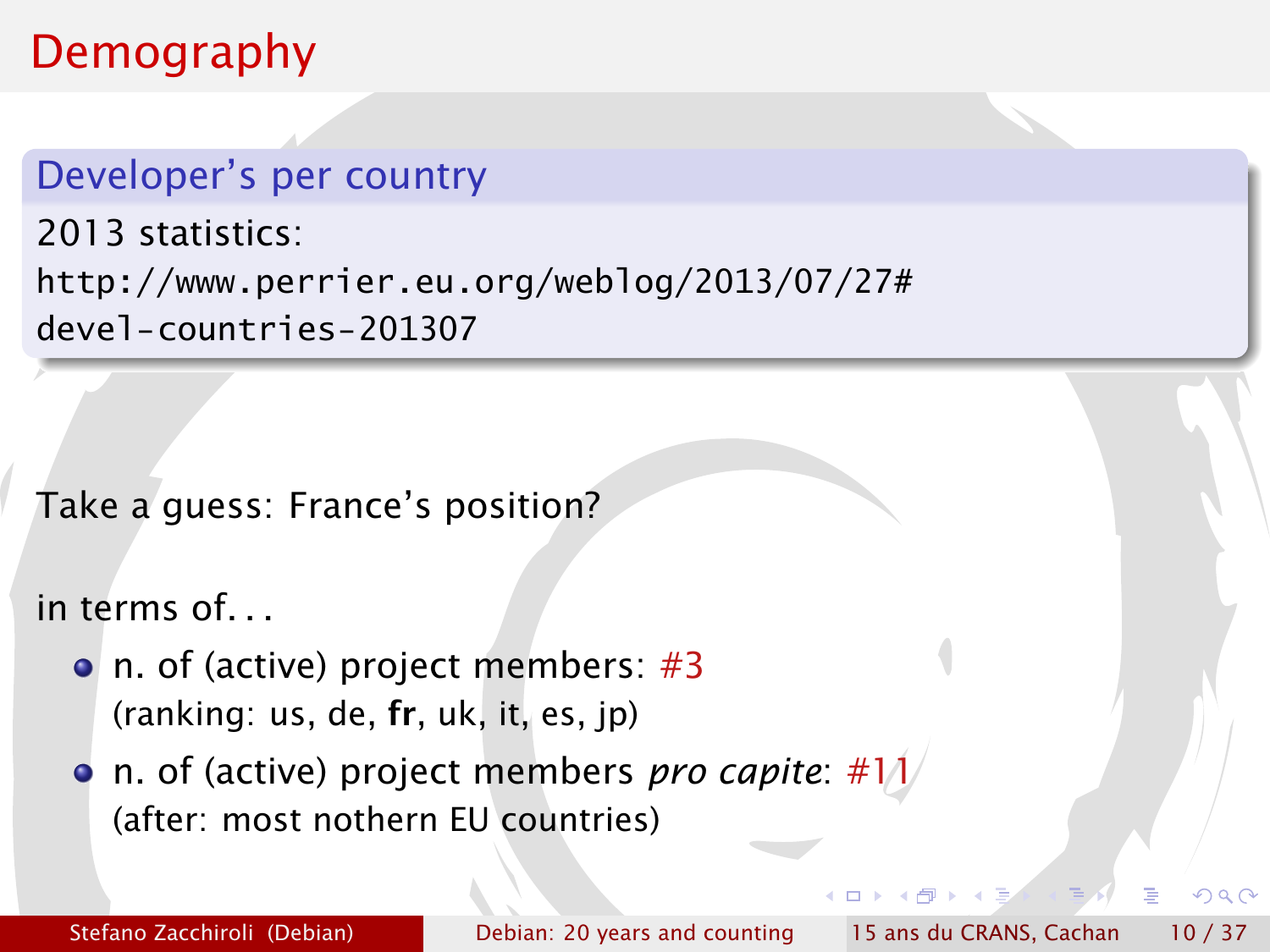#### 1 3 of Debian: the community

#### Open development

- we don't hide problem
- easy to have an impact (just "show me the code!")

#### Large amounts of communication

- **•** mailing lists
- o IRC
- (a few) Web services(, growing)
	- **▶ social: @debian, !debian on identi.ca**

#### Large number of tech-savvy users

users help each other, contribute patches, get involved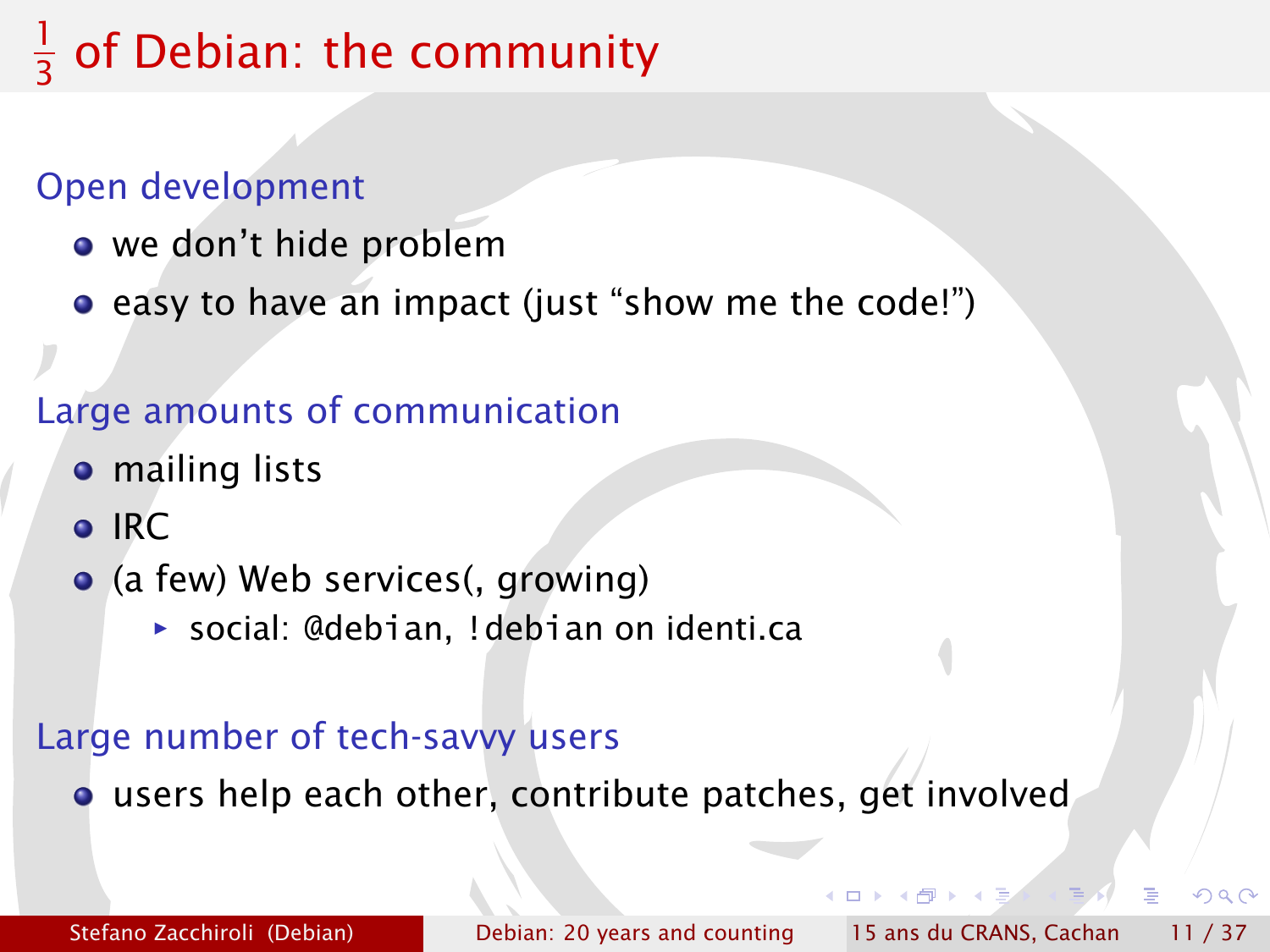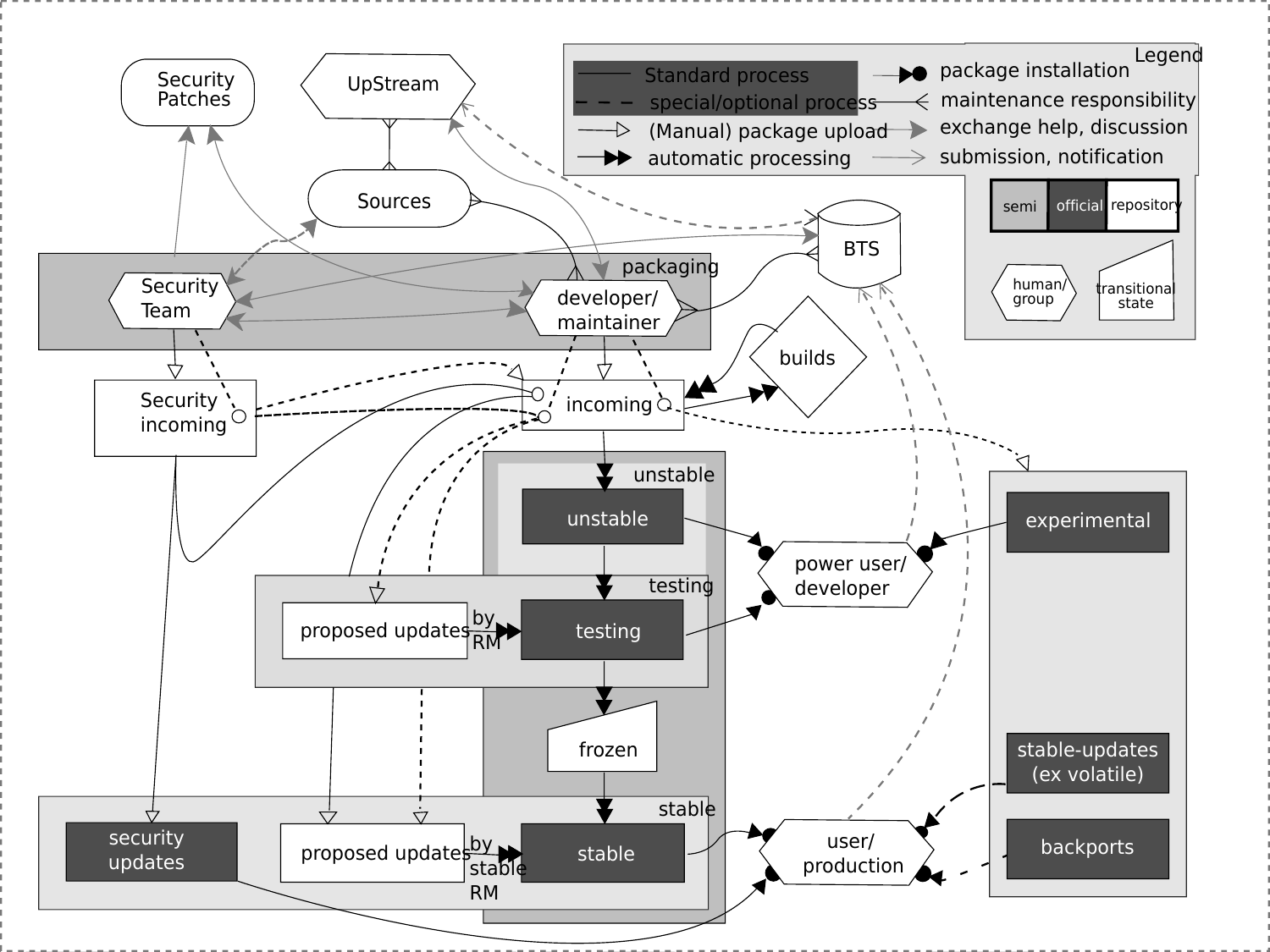## **Outline**

<span id="page-14-0"></span>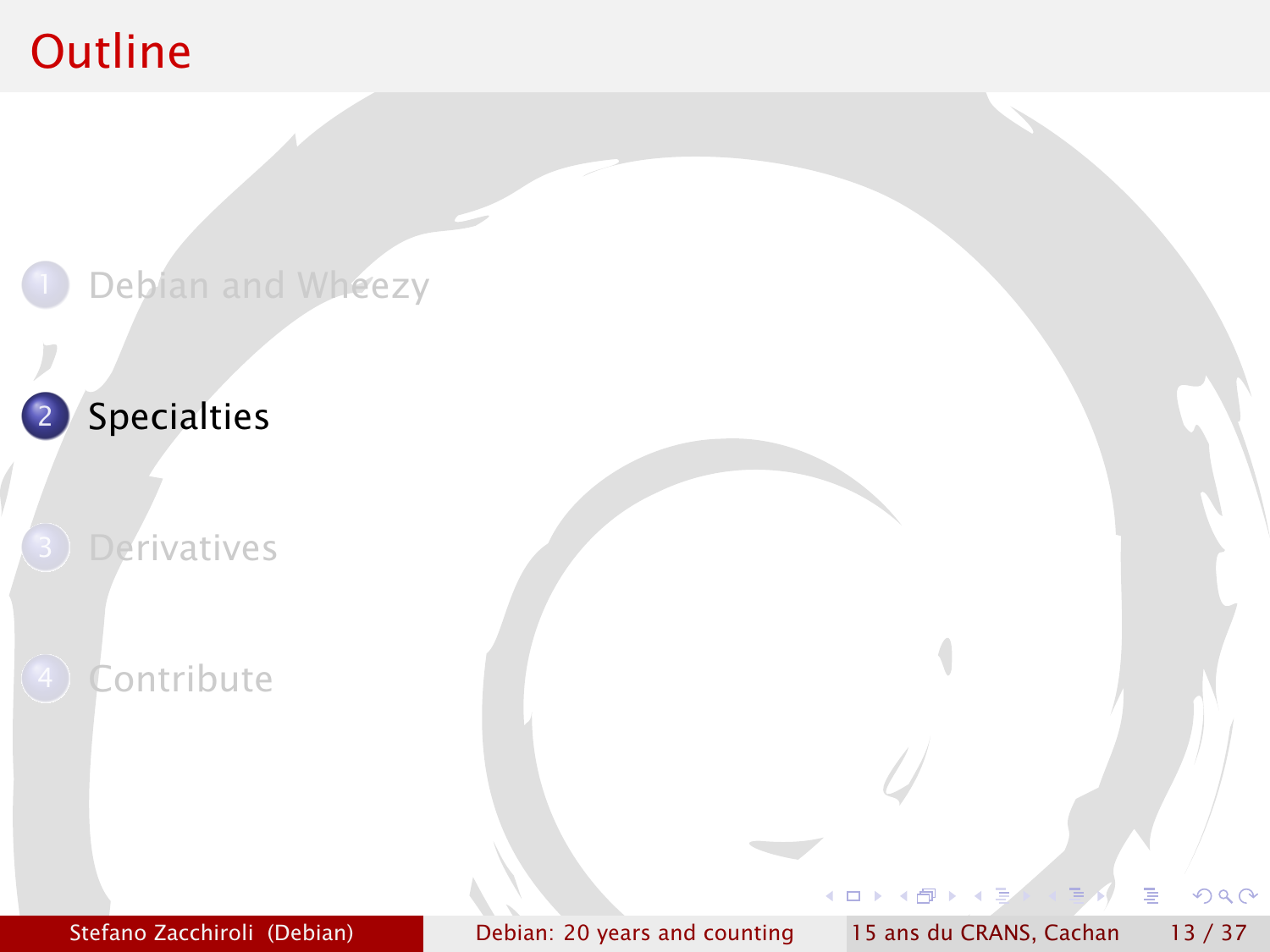## Debian: one of a kind?

#### 1993 — not many distros back then 20 years later — *lots* of other distros (≈300 — [DistroWatch\)](http://distrowatch.com)

openSUSE, Linux Mint, PCLinuxOS, Slackware, Gentoo Linux, CentOS, FreeBSD, Arch, Sabayon, Puppy, Lubuntu, MEPIS, Ultimate, NetBSD, Tiny Core, Zenwalk, CrunchBang, Dreamlinux, Vector, Kubuntu, Maemo, Red Hat, aptosid, Peppermint, PC-BSD, Chakra, Salix, ClearOS, KNOPPIX, Xubuntu, Super OS, BackTrack, gOS, TinyMe, Zentyal, EasyPeasy, Frugalware, Clonezilla, Pardus, Meego, OpenBSD, Quirky, PC/OS, Zorin, Debian, SystemRescue, Element, Unity, SliTaz, Macpup, wattOS, Scientific, Mythbuntu, Slax, DragonFLY, Elive, linux-gamers, 64 Studio, Ubuntu, mageia, Nexenta, Parisx, NuTyX, GhostBSD, Kongoni, moonOS, LFS, Lunar, Imagineos, Untangle, Fedora, Yellow Dog, aLinux, Yoper, IPFire, BlankOn, Mandriva, PureOS, FreeNAS, Moblin, Linpus, TurboLinux, blackPanther, . . .

#### with many differences:

- **o** technical choices
- **o** release management
- **•** release schedule
- target user
- **o** community
- **o** support
- **•** packaging system
- user base
- **o** look & feel

 $\bullet$  . . .

# How is Debian different?

Stefano Zacchiroli (Debian) [Debian: 20 years and counting](#page-0-0) 15 ans du CRANS, Cachan 14 / 37

つQへ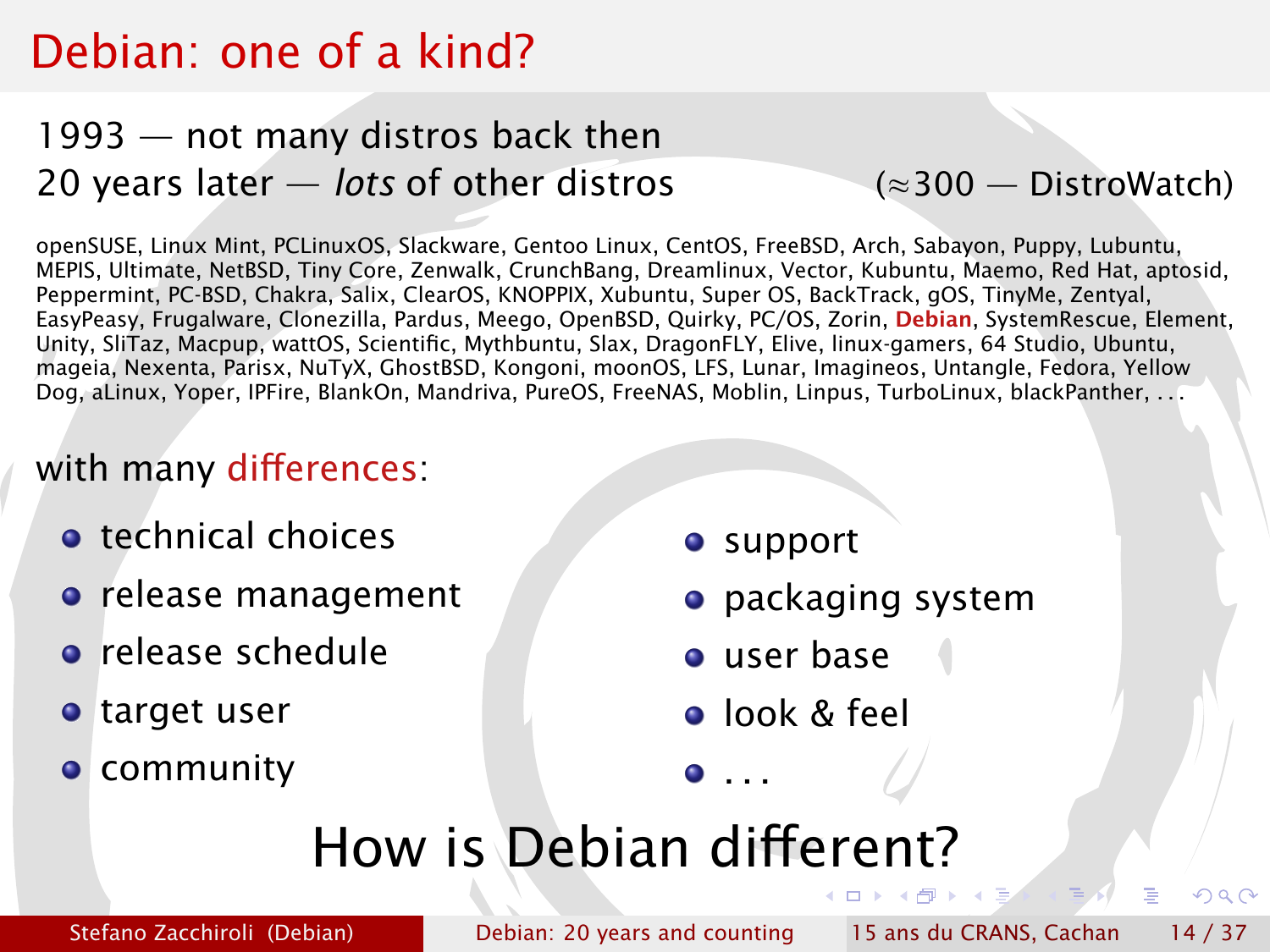## Debian's special #1: package quality

#### " Culture of technical excellence "

- **•** package design: Policy i.e. "how a package should look like"
- package testing: lintian, piuparts, archive rebuilds (FTBFS), . . .
- **•** package maintainers are software experts
- no 2*nd* class packages, all are equal

#### Debian release mantra

*we release when it's ready*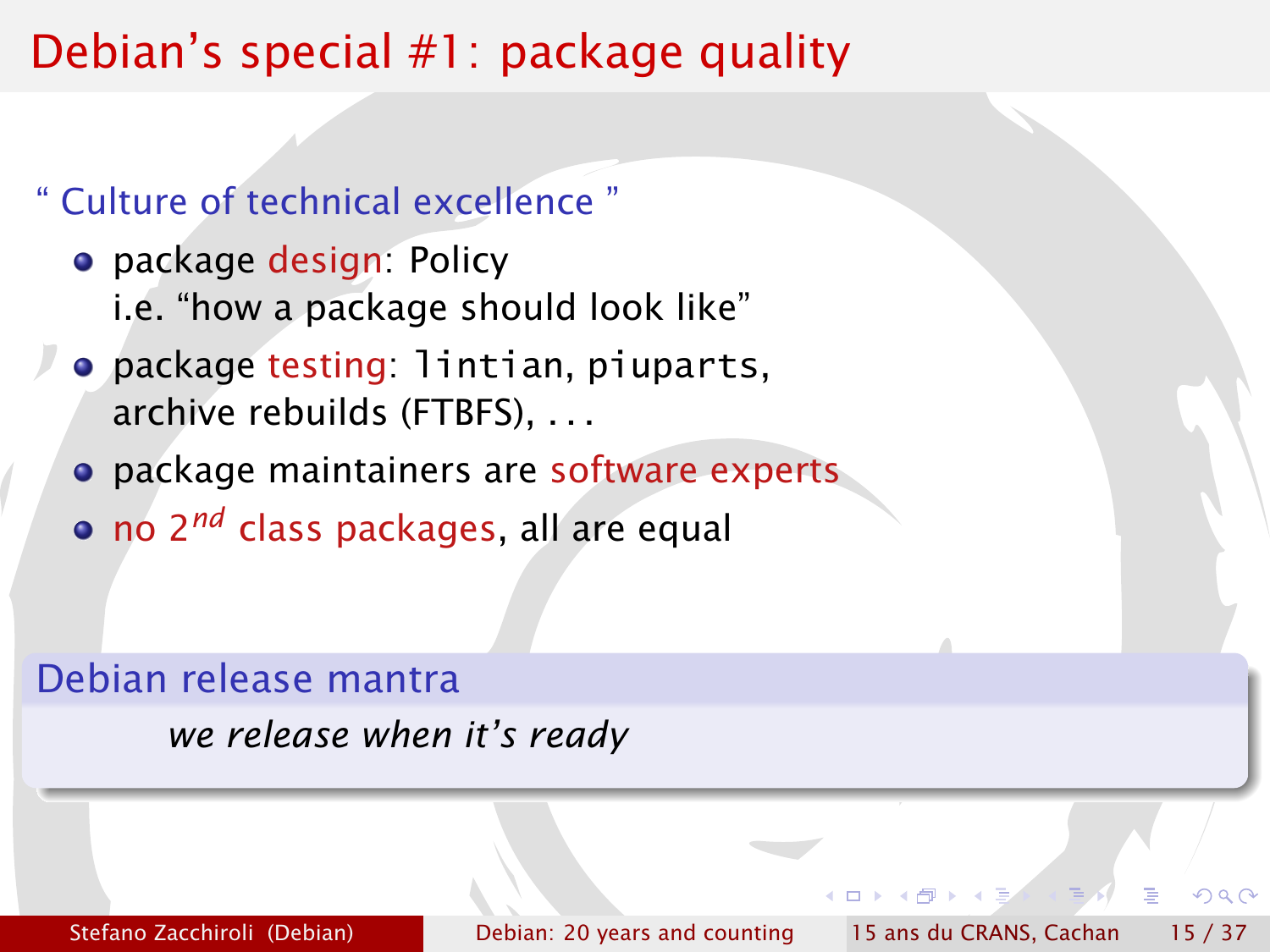## Debian's special #2: freedom

Firm principles: developers and users bound by the *Social Contract*

<sup>1</sup> promoting the "culture of Free Software" since 1993 **2** Free the bottom up

- **in** its software firmware included !
- *<sup>ñ</sup>* in its infrastructure no non-free web services (for users) no non-free infrastructure (for developers)

#### Community awareness

- users know
- **o** users trust Debian not to betray Free Software principles
- high bar for software freedom advocates

Stefano Zacchiroli (Debian) [Debian: 20 years and counting](#page-0-0) 15 ans du CRANS, Cachan 16 / 37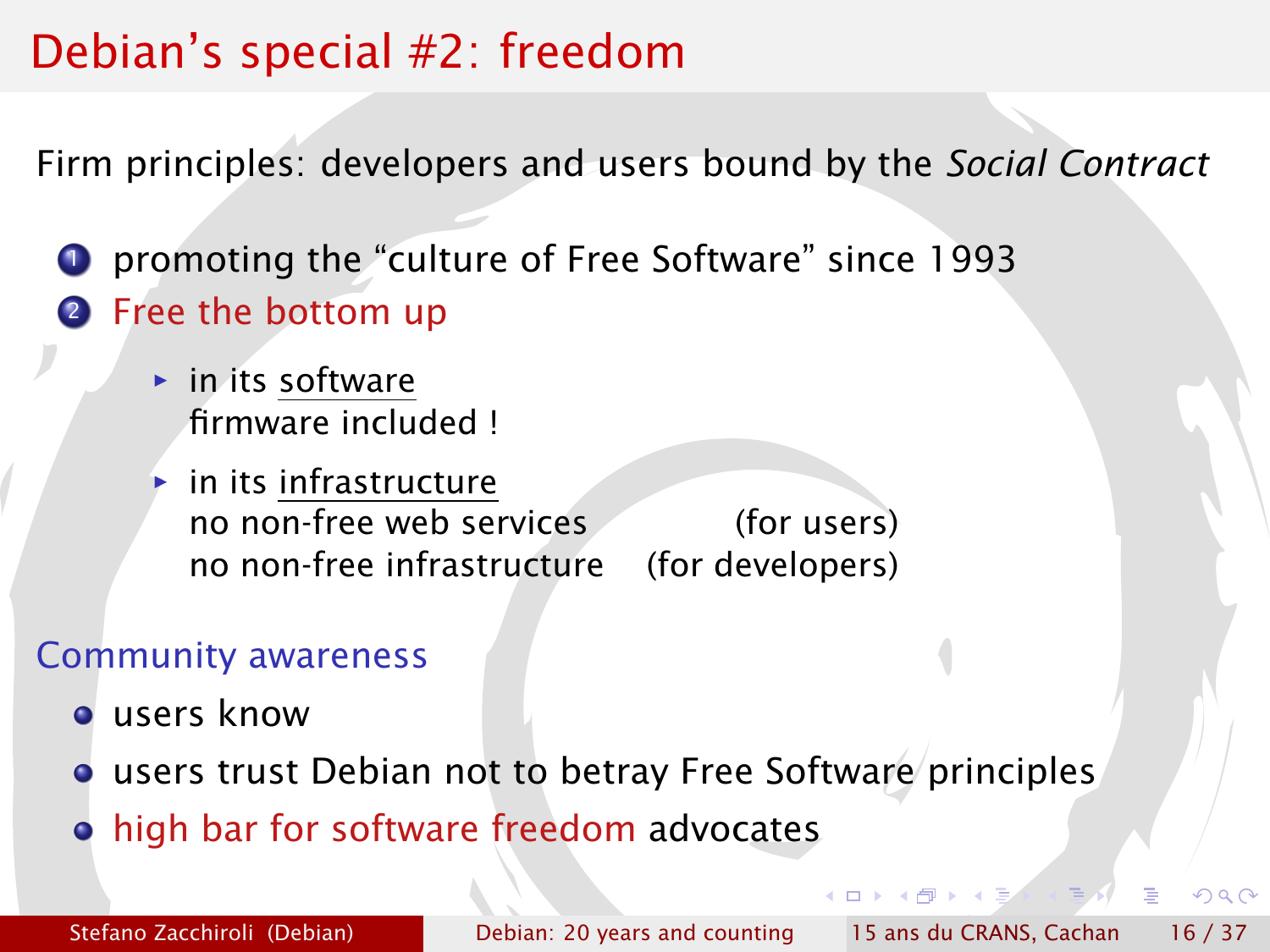## Debian's special #3: independence

Debian is an independent project

- no (single) company babysitting us
- **.** living up on:
	- **1** donations (money & hardware)
	- <sup>2</sup> gift-economy
- truly remarkable in today "big" distro world

<span id="page-18-0"></span>people trust Debian choices not to be "profit-driven"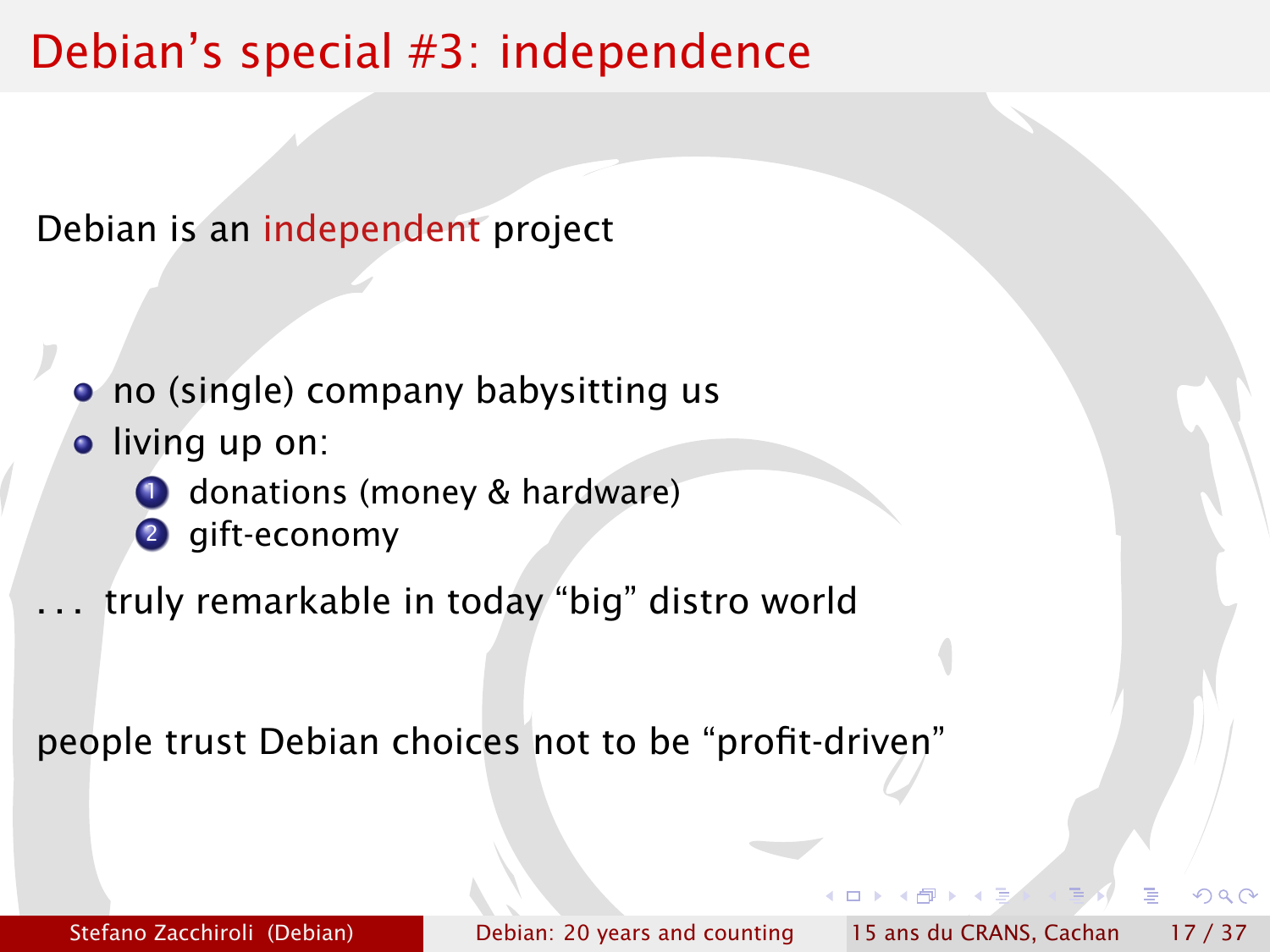## Debian's special #4: decision making

**O** do-ocracy

*An individual Developer may make any technical or nontechnical decision with regard to their own work;* — Debian Constitution, §3.3.1.1

democracy

*Each decision in the Project is made by one or more of the following:*

*1. The Developers, by way of General Resolution [...]* — Debian Constitution, §2

that means:

- **•** reputation follows work
- **o** no benevolent dictator, no oligarchy
- no imposed decisions

by who has money, infrastructure, people, . [. .](#page-18-0)

Stefano Zacchiroli (Debian) [Debian: 20 years and counting](#page-0-0) 15 ans du CRANS, Cachan 18 / 37

<span id="page-19-0"></span>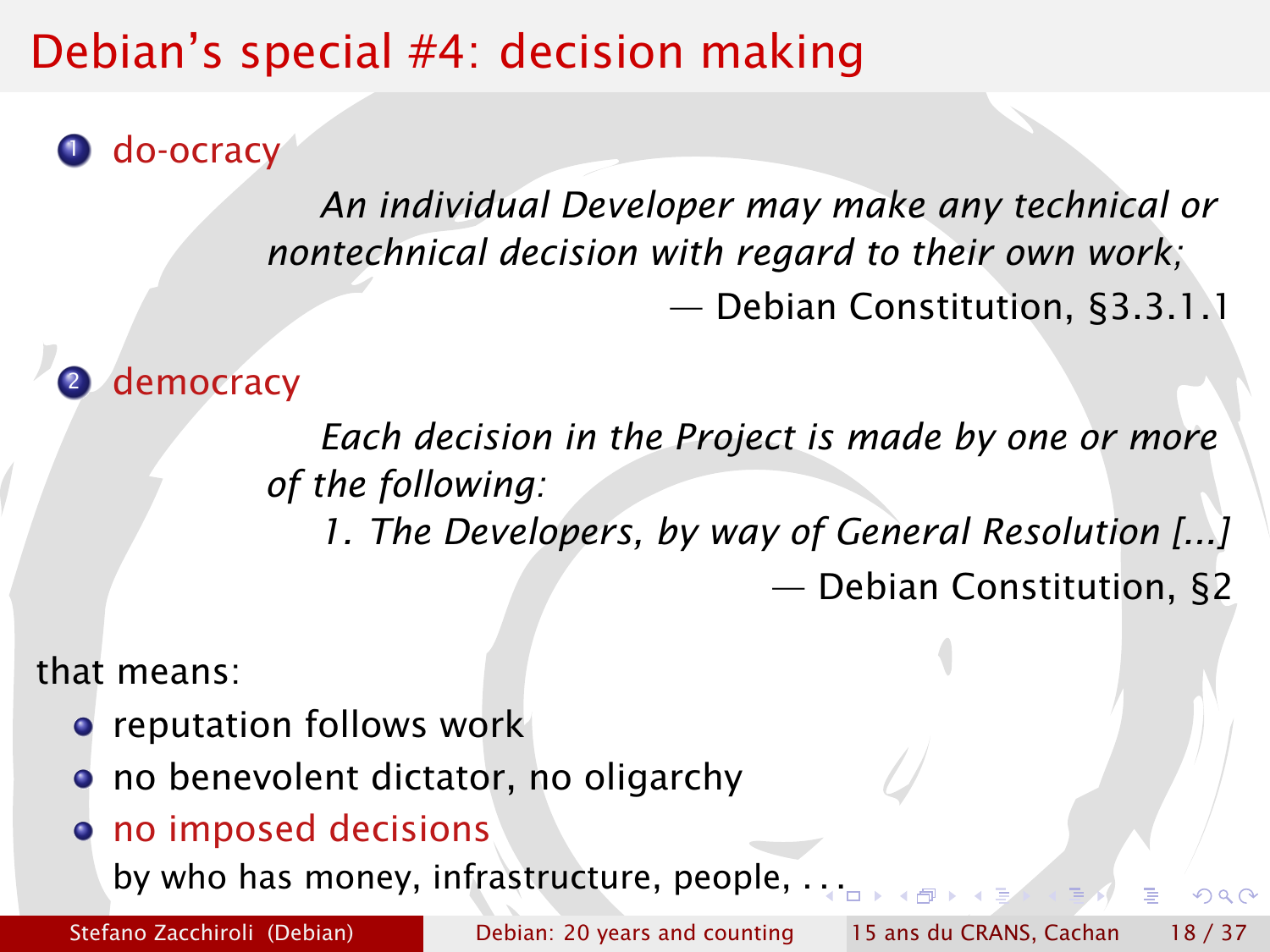## **Outline**

<span id="page-20-0"></span>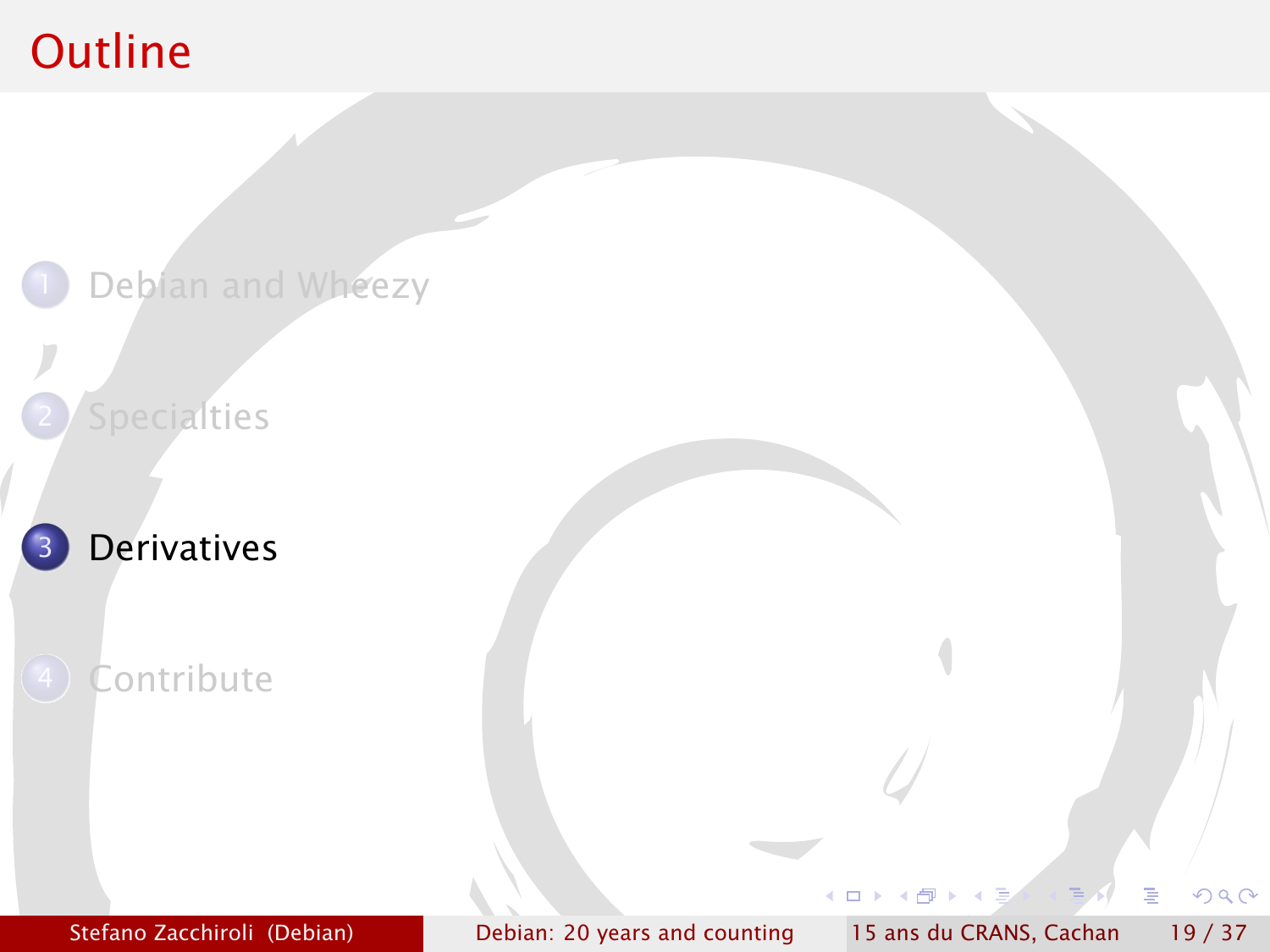## *Interlude* — derivatives how to

#### Free Software 101

Freedom #0, to run the program, for any purpose Freedom #1, to **study** how the program works, and change it Freedom #2, to redistribute copies Freedom #3, to improve the program, and release improvements

When applied to distros: derived distributions, AKA derivatives

How?  $\bullet$  take existing packages and add your extras 2 patch & rebuild packages as needed **3** sync periodically

Stefano Zacchiroli (Debian) [Debian: 20 years and counting](#page-0-0) 15 ans du CRANS, Cachan 20 / 37

 $\alpha \alpha$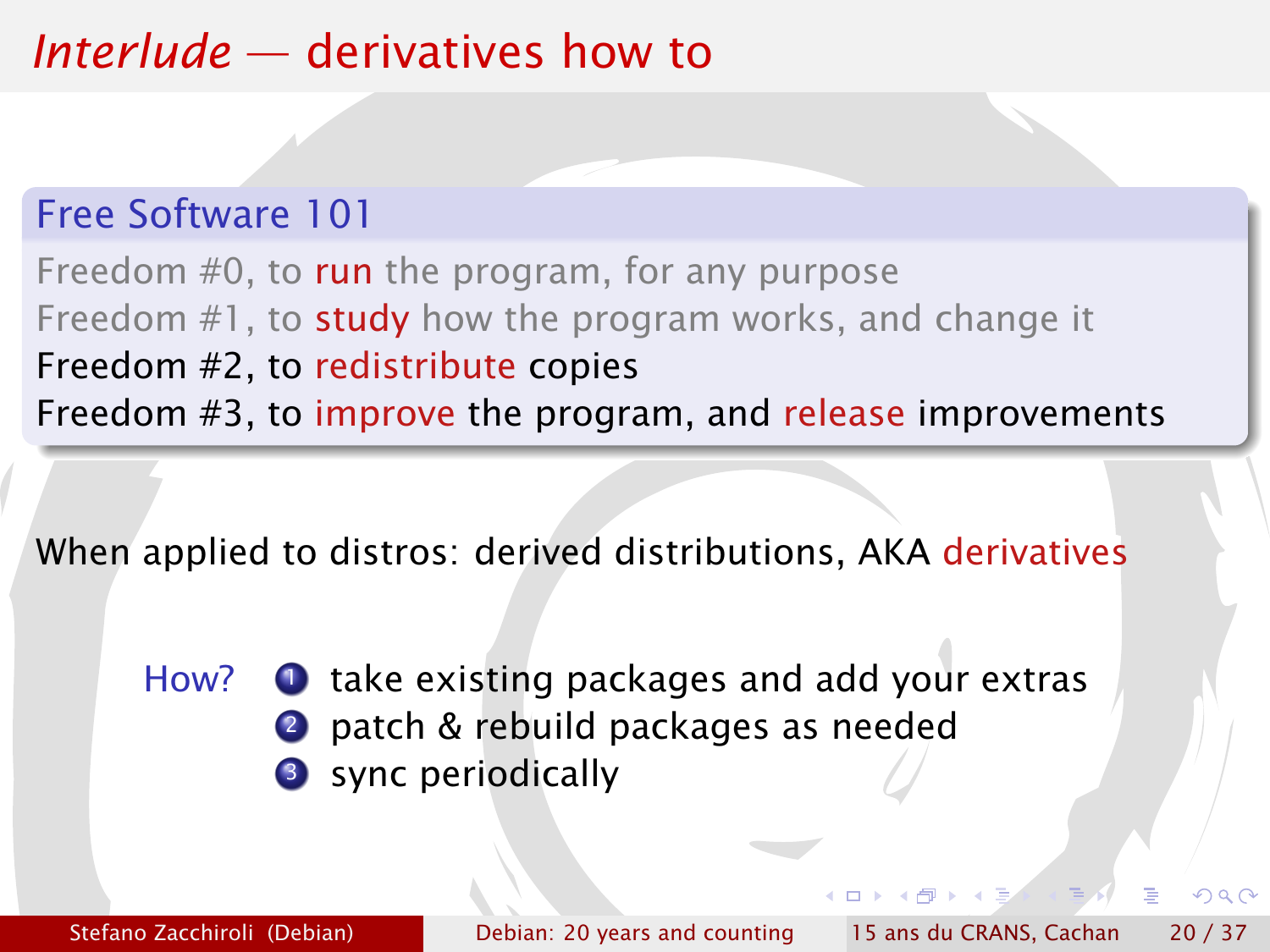## Derivatives are game changers

Derivatives have changed the way in which distros are made

- **o** derivatives' focus is on customization
- people power is needed "only" for that

#### everybody wins (if done properly)

- **•** derivative: massive reuse of packaging work
- **•** "mother" distro: reach out to new public
	- **F** users *and* contributors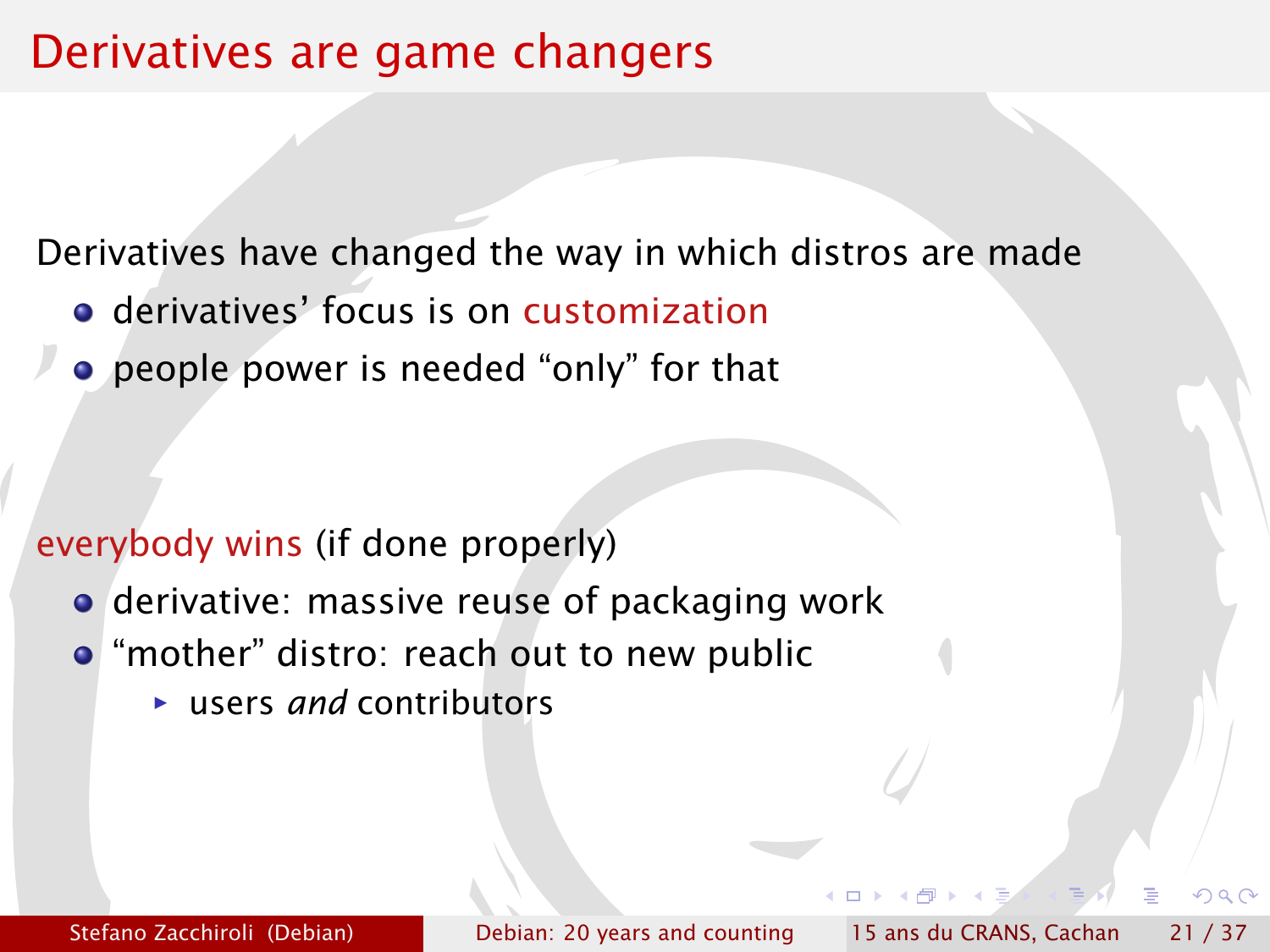## Debian derivatives

#### Debian: a base for ≈140 active derivatives — [DistroWatch](http://distrowatch.com)

- Tucunare, LinEx, Inquisitor, Grml, UniventionCorporateServer, Vanillux, Emdebian, Crunchbang, PureOS, StormOS, Ubuntu, GNUSTEP, gNewSense, Debathena, Maemo, LMDE, SPACEflight, BCCD, Bayanihan, semplice, ArchivistaBox, Knoppix, Tails, BlankOn, AlienVault-OSSIM, DoudouLinux, Vyatta, Symbiosis, VoyageLinux, Lihuen, LinuxAdvanced, Aptosid, Canaima, siduction, ZevenOS-Neptune, BOSSlinux, Parsix, AstraLinux, ProgressLinux, Finnix, SprezzOS, CoreBiz, Epidemic-Linux, MetamorphoseLinux , . . .
	- Why?  $\bullet$  quality & licensing assurances
		- solid base system
		- **•** huge package base
		- the "*universal* OS", perfect for customizations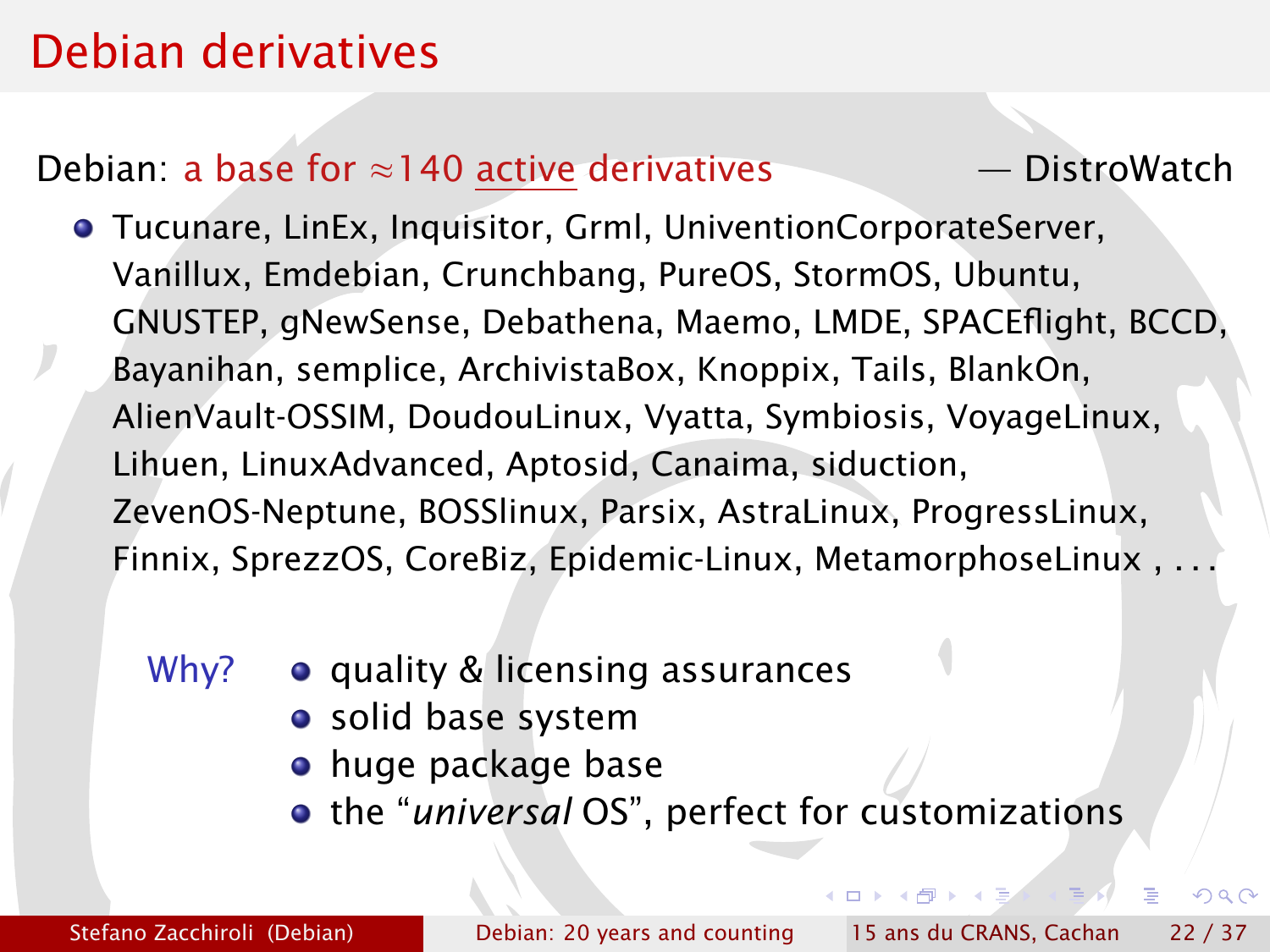## A Debian derivative example: Ubuntu

- started in 2004 by Canonical target: desktop
- **•** Debian derivative
- very popular (15–20x Debian?)
- historical/past correlations
	- main  $\leftrightarrow$  corporate universe ↔ community
	- **hartharhor** heavily customized/forked in main
	- ▶ very close to Debian elsewhere
- sprouting its own derivatives ( $\approx 80$ )
	- *<sup>ñ</sup>* . . . as Debian *transitive* derivatives



<span id="page-24-0"></span> $QQ$ 

4 m x 4 m x 4 m x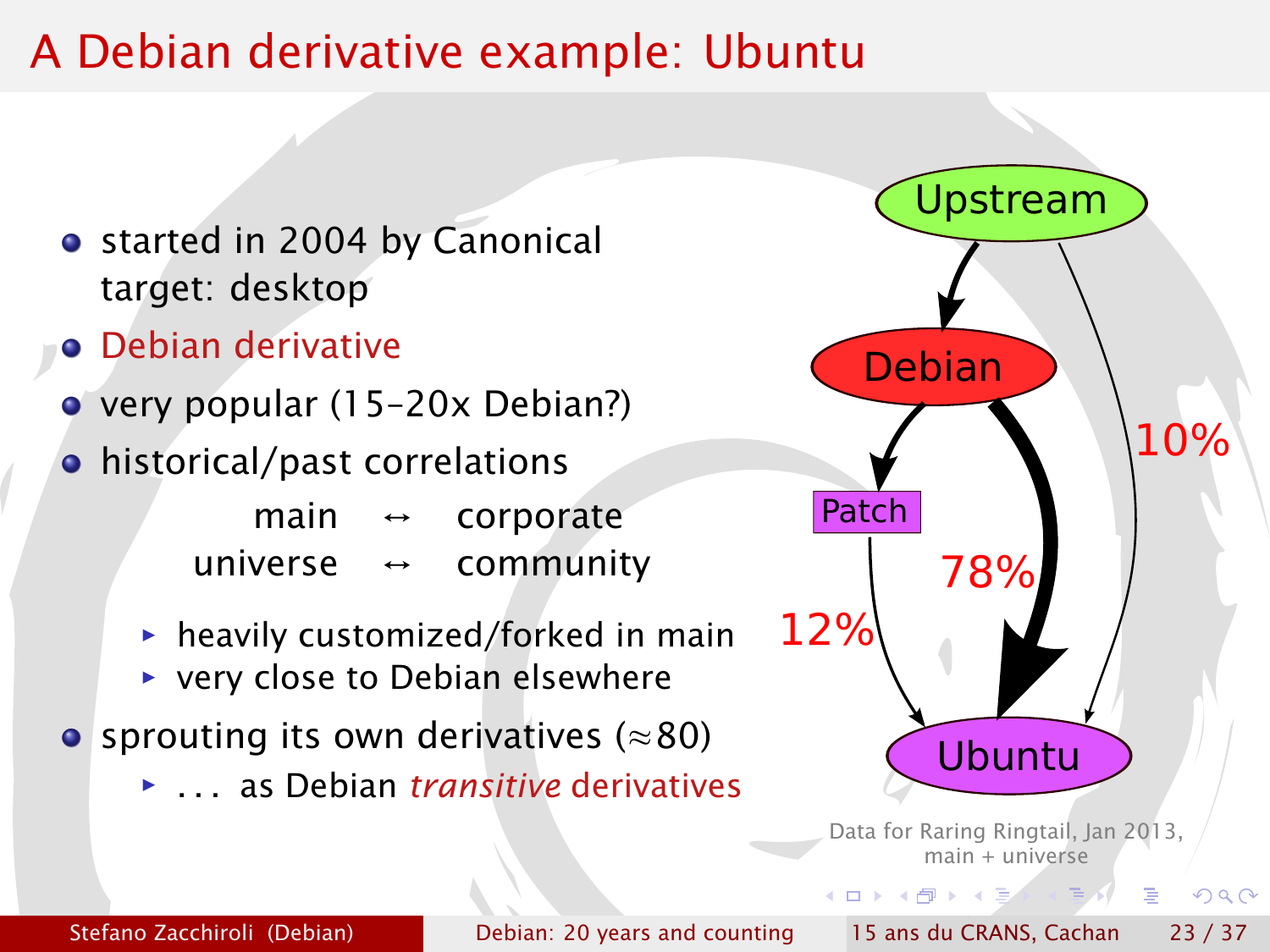#### Do you Debian?

Ubuntu appears to be the most customized Debian derivative • other derivatives ⇒ much closer to *pristine* Debian

Tucunare, LinEx, Inquisitor, Grml, UniventionCorporateServer, Vanillux, Emdebian, Crunchbang, PureOS, StormOS, Ubuntu, GNUSTEP, gNewSense, Debathena, Maemo, LMDE, SPACEflight, BCCD, Bayanihan, semplice, ArchivistaBox, Knoppix, Tails, BlankOn, AlienVault-OSSIM, DoudouLinux, Vyatta, Symbiosis, VoyageLinux, Lihuen, LinuxAdvanced, Aptosid, Canaima, siduction, ZevenOS-Neptune, BOSSlinux, Parsix, AstraLinux, ProgressLinux, Finnix, SprezzOS, CoreBiz, Epidemic-Linux, MetamorphoseLinux , Debian, Xubuntu, Linux Mint, Ubuntu Studio, Mythbuntu, ArtistX, Asturix, Peppermint OS, TurnKey Linux, Kubuntu, Caixa Mágica, Lubuntu , . . .

if you are running a Debian (transitive) derivative, chances are you heavily depend on Debian and on its well-being

<span id="page-25-0"></span>*even if yo[ur](#page-24-0) [di](#page-26-0)[s](#page-24-0)[tr](#page-25-0)[o](#page-26-0)[h](#page-20-0)[a](#page-29-0)[s](#page-30-0)[n](#page-19-0)['t](#page-20-0)[t](#page-30-0)[ol](#page-0-0)[d y](#page-40-0)ou*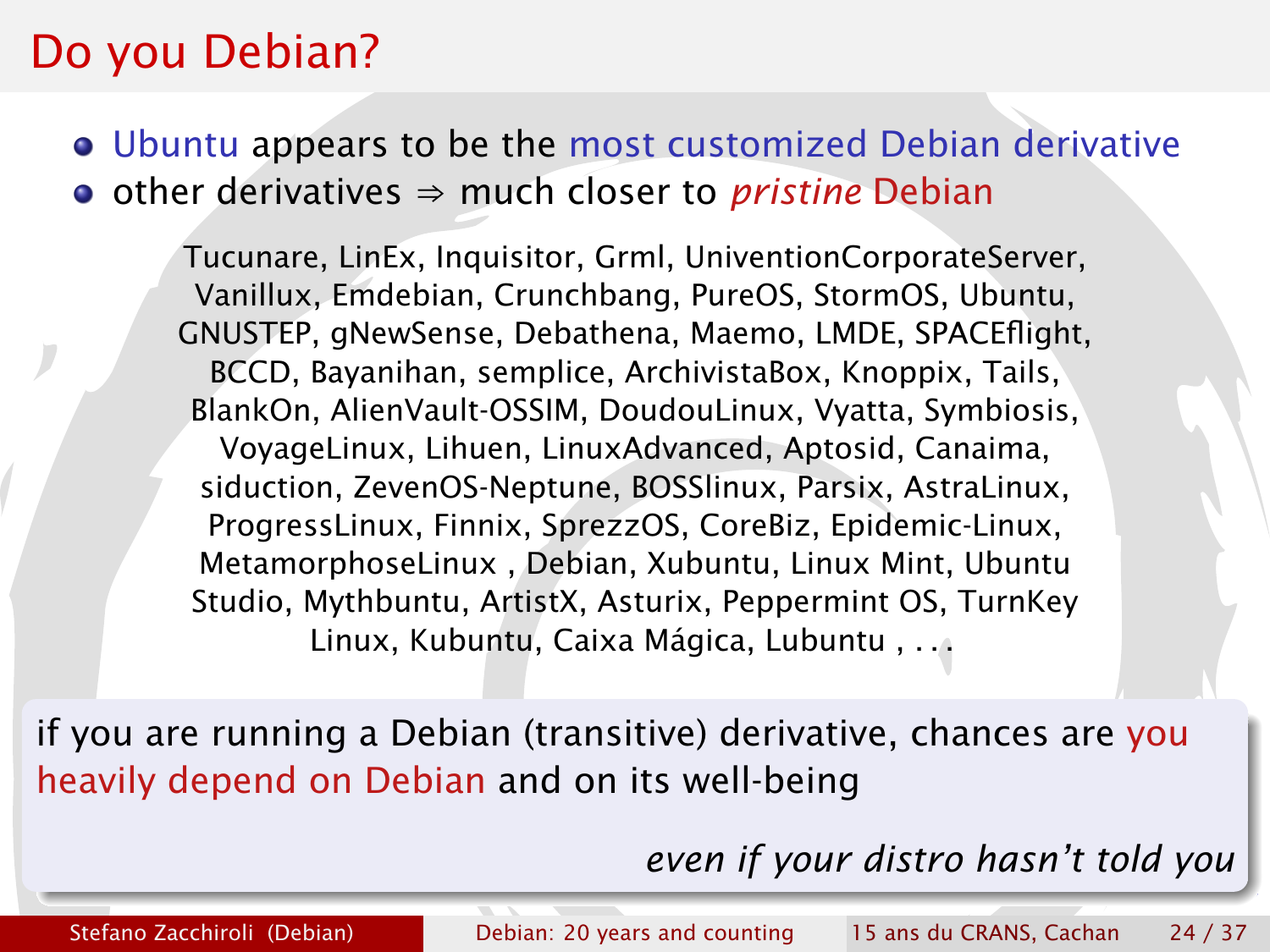## The distribution pipeline

<span id="page-26-0"></span>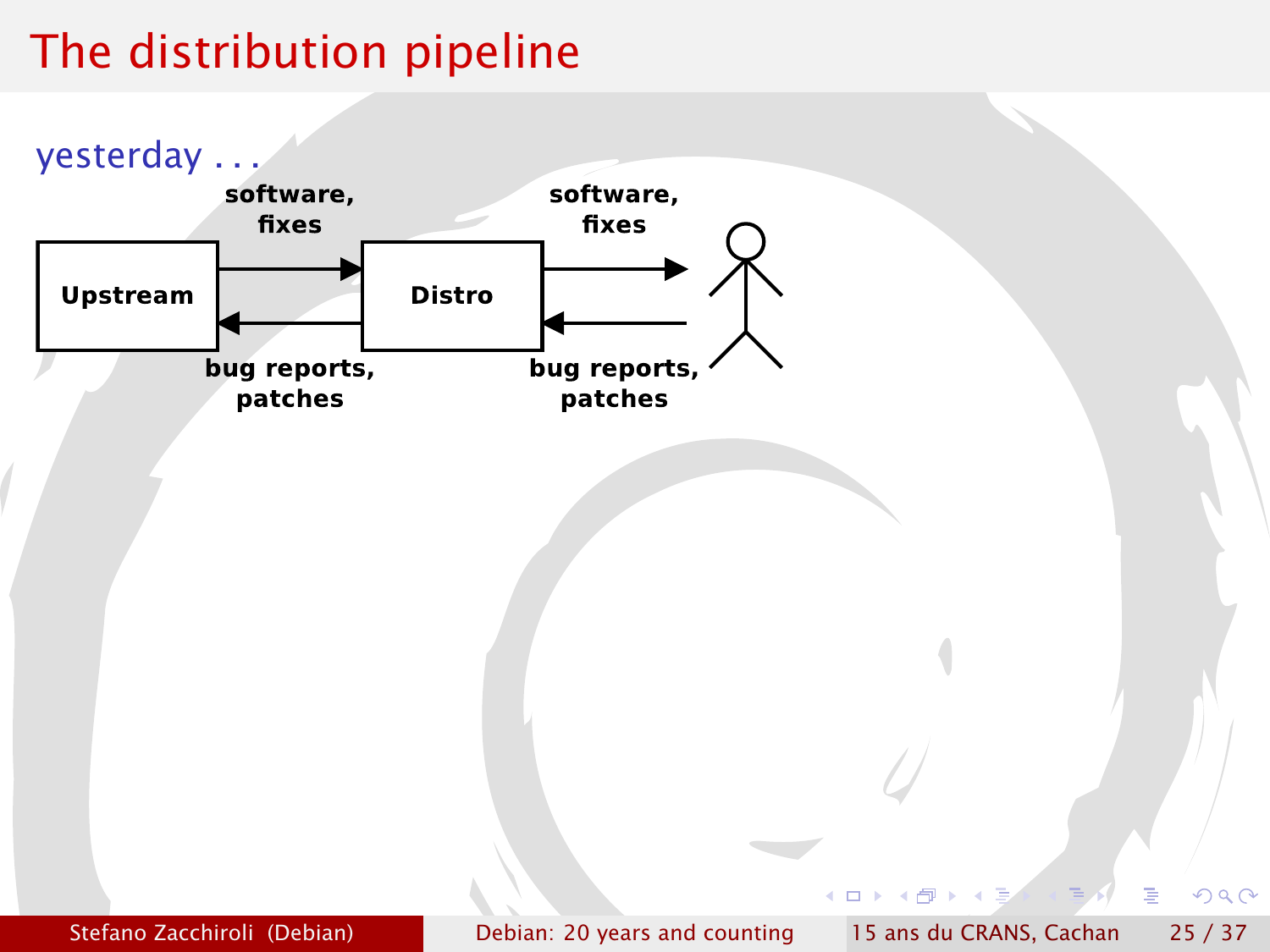# The *new* distribution pipeline

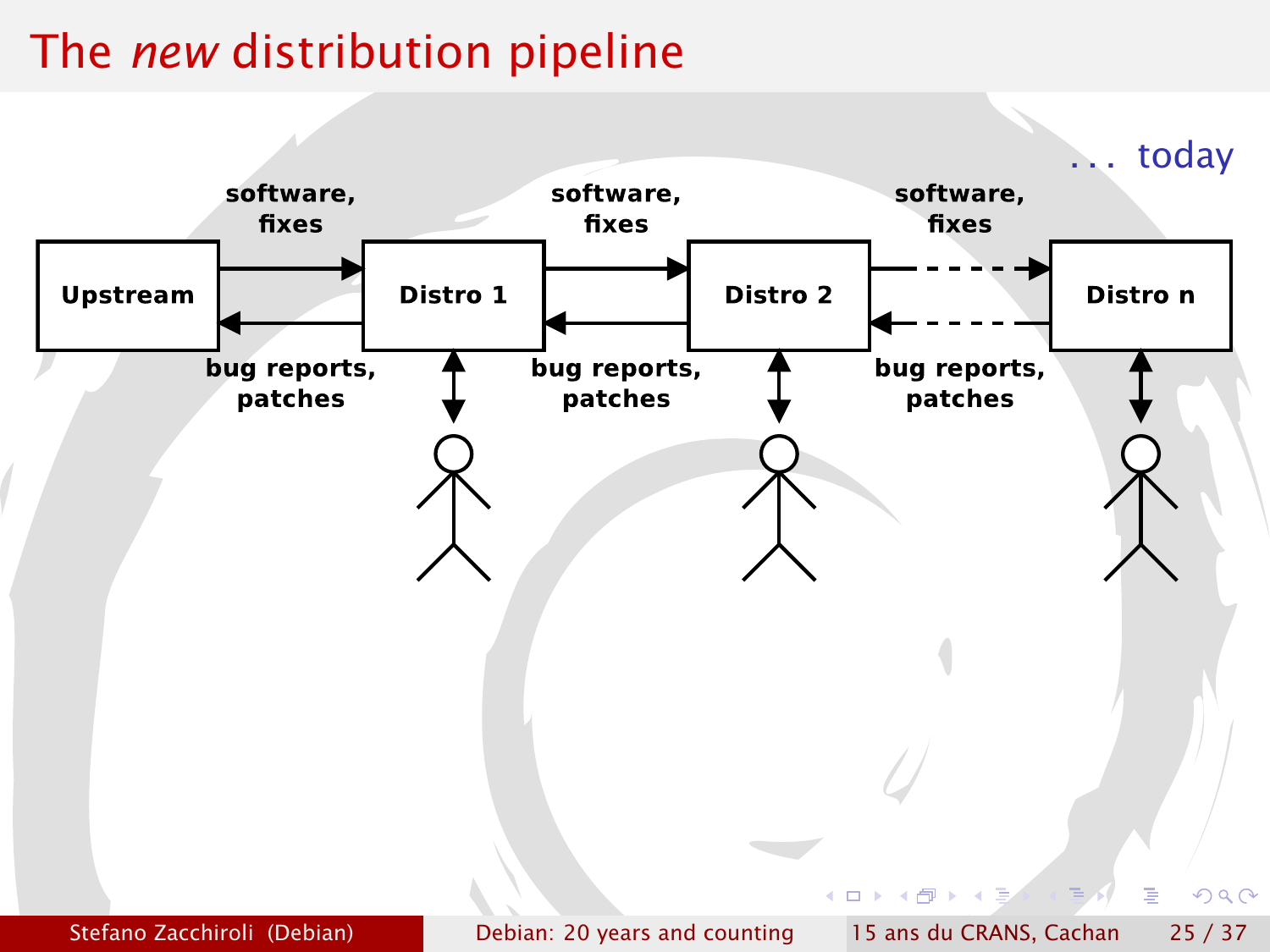# The *new* distribution pipeline

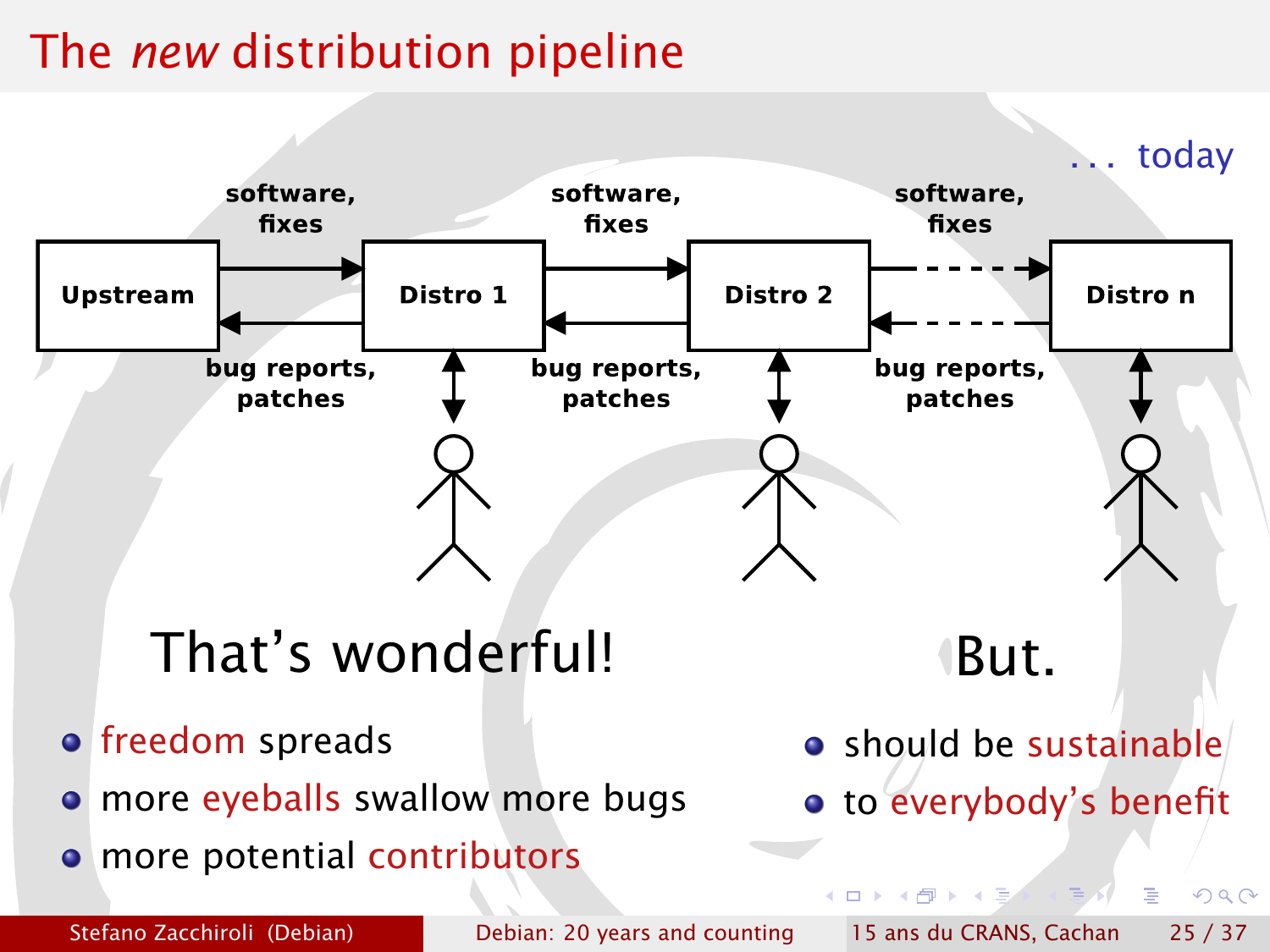Free Software 101 — redux

Free Software is bigger and more important than Debian and any other distro or project

 $\bullet$  give back, i.e. reduce patch flow viscosity

<span id="page-29-0"></span>2 give credit where credit is due

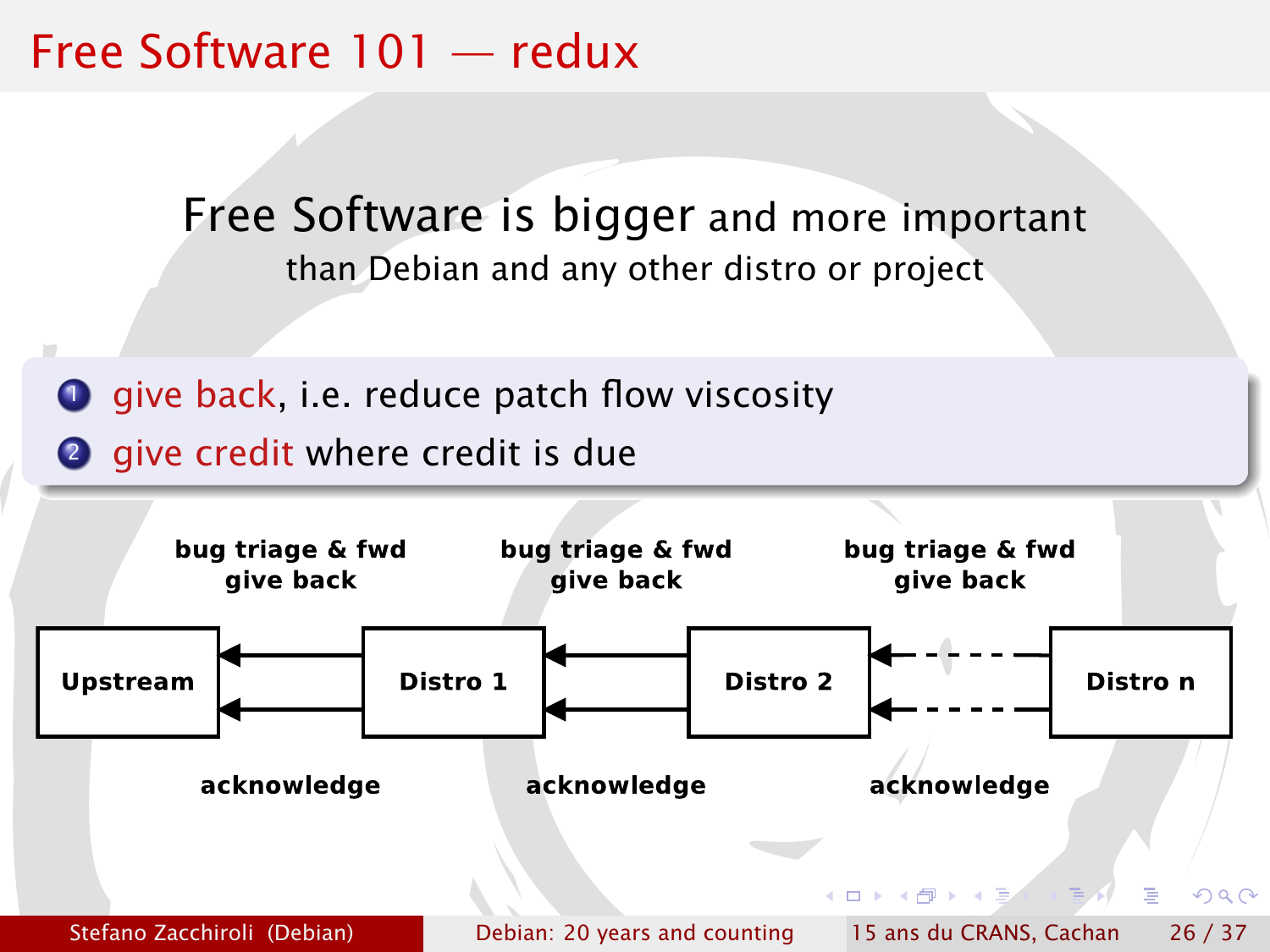## **Outline**

<span id="page-30-0"></span>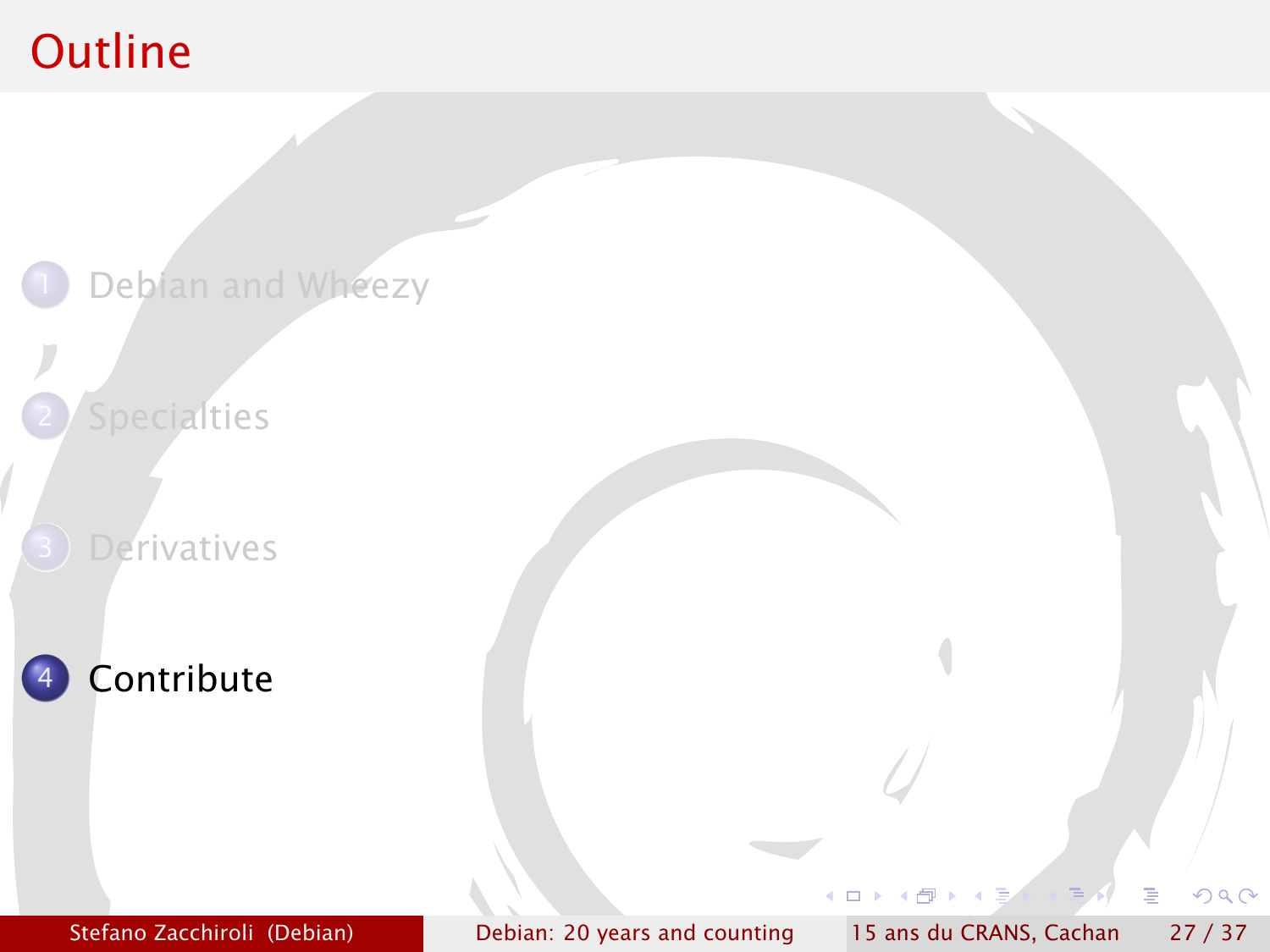## Donate to Debian

even if completely volunteer-driven, Debian needs resources

- **hardware for essential services** 
	- **▶ archive, buildds, devel. machines, ...**
- money for hardware-related services
	- ▶ guarantees, shipments, hosting, . . .
- **money to sponsor developer meetings** 
	- **Follo strengthen the community**
	- **P** get work done

#### **Donations**

- donations: <http://www.debian.org/donations>
- partners program: <http://www.debian.org/partners>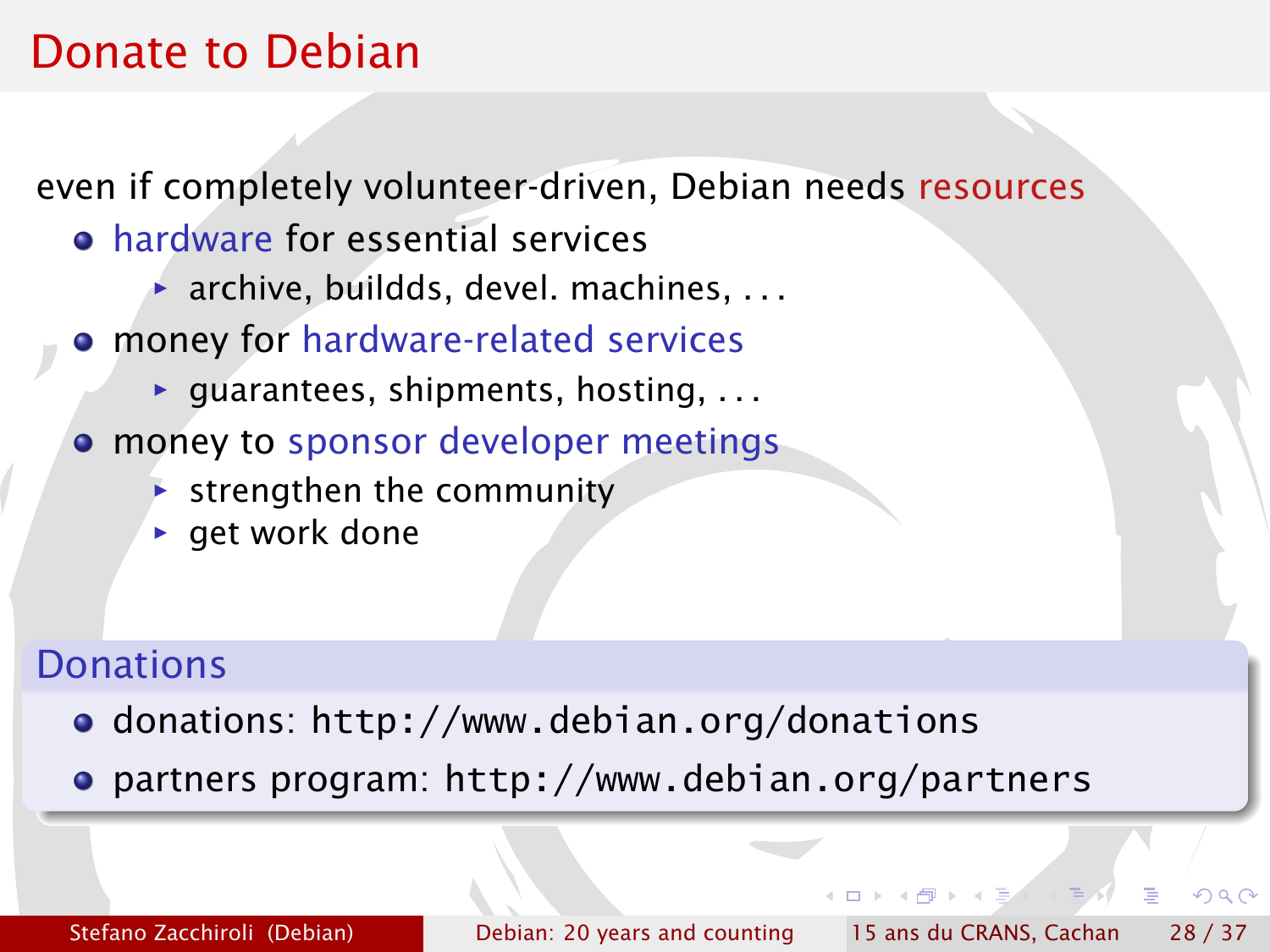## Contributing #1 — using Debian

- $\bullet$  test, report, triage, fix bugs
	- **▶ reportbug on your Debian, <http://bugs.debian.org>**
- 2 monitor packages you care about

**Odobian** dpkg

**▶ subscribe on http://packages.ga.debian.org** 

| general                                                                                                                                                                                                | todo                                                                                                                                                                                                                                                                                                                                                                                                                                                                             | bugs                                                                                                                                         |
|--------------------------------------------------------------------------------------------------------------------------------------------------------------------------------------------------------|----------------------------------------------------------------------------------------------------------------------------------------------------------------------------------------------------------------------------------------------------------------------------------------------------------------------------------------------------------------------------------------------------------------------------------------------------------------------------------|----------------------------------------------------------------------------------------------------------------------------------------------|
| source: dpkg (source, admin)<br>version: 1.16.9<br>maint: Dpkg Developers,<br>Guilem Jover (u), Raphaël<br>Hertzog (u)<br>arch: any all                                                                | . Lintian reports 2 warnings about this package. You should make<br>the package lintian clean getting rid of them.<br>. Build log checks report 1 warning about this package.<br>. The BTS contains patches fixing 16 bugs (29 if counting merged<br>bugs), consider including or untagging them.                                                                                                                                                                                | all @: 412 (542)<br>RC:0<br>IGN: 143 (187)<br>M&W: 265 (351)<br>$F\&P:4$                                                                     |
| std-ver: 3.9.3                                                                                                                                                                                         | news RSS                                                                                                                                                                                                                                                                                                                                                                                                                                                                         | links                                                                                                                                        |
| <b>VCS: Git (browse)</b>                                                                                                                                                                               | · [2012-10-31] dpkg 1.16.9 MIGRATED to testing (Britney)<br>· [2012-10-20] Accepted 1.16.9 in unstable (low) (Guillem lover)                                                                                                                                                                                                                                                                                                                                                     | • homepage<br>$\bullet$ changelog /                                                                                                          |
| 匾<br>versions a a<br>画<br>oldstable: 1.14.31<br>¢<br>stable: 1.15.8.13<br>stable-bpo: 1.16.9~bpo60+<br>¢<br>testing: $1.16.9$<br>unstable: 1.16.9                                                      | · [2012-09-19] Accepted 1.15.8.13 in stable (low) (Guillem lover)<br>· [2012-08-20] dpkg 1.16.8 MIGRATED to testing (Britney)<br>· [2012-07-21] Accepted 1.16.8 in unstable (low) (Guillem Jover)<br>· [2012-07-02] Accepted 1.16.7 in unstable (low) (Raphaël<br>Hertzog)<br>· [2012-06-30] Accepted 1.16.6 in unstable (low) (Guillem lover)<br>· [2012-06-30] Accepted 1.16.5 in unstable (low) (Guillem Jover)<br>· [2012-06-28] dokg 1.16.4.3 MIGRATED to testing (Britney) | copyright<br>· buildd: logs,<br>ports<br>· build log<br>checks<br>· debcheck:<br>unstable                                                    |
| binaries<br>• CDKG (335 bugs: 0, 134, 198, 3)<br>· dpkg-dev (102 bugs: 0, 17, 84, 1)<br>· dselect (99 bugs: 0, 34, 65, 0)<br>· libdpkg-dev (1 bugs: 0, 0, 1, 0)<br>· libdpkg-perl (4 bugs: 0, 1, 3, 0) | · [2012-06-17] Accepted 1.16.4.3 in unstable (low) (Guillem lover)<br>· [2012-06-10] Accepted 1.16.4.2 in unstable (low) (Guillem Jover)<br>· [2012-06-08] Accepted 1.16.4.1 in unstable (low) (Guillem Jover)<br>· [2012-06-08] Accepted 1.16.4 in unstable (low) (Guillem Jover)<br>· [2012-05-08] dpkg 1.16.3 MIGRATED to testing (Britney)<br>· [2012-04-27] Accepted 1.16.3 in unstable (low) (Guillem Jover)<br>· [2012-03-30] dokg 1.16.2 MIGRATED to testing (Britney)   | testing stable<br>$\bullet$ lintian (0, 2)<br>$\bullet$ popcon<br>$+ 10n(67, 71)$<br>$\bullet$ debtags<br>· screenshots:<br>1.2<br>· RDF/XML |

- **► try to reproduce bug and provide patches**
- **F** (eventually, become co-maintainer)

Stefano Zacchiroli (Debian) [Debian: 20 years and counting](#page-0-0) 15 ans du CRANS, Cachan 29 / 37

jumn to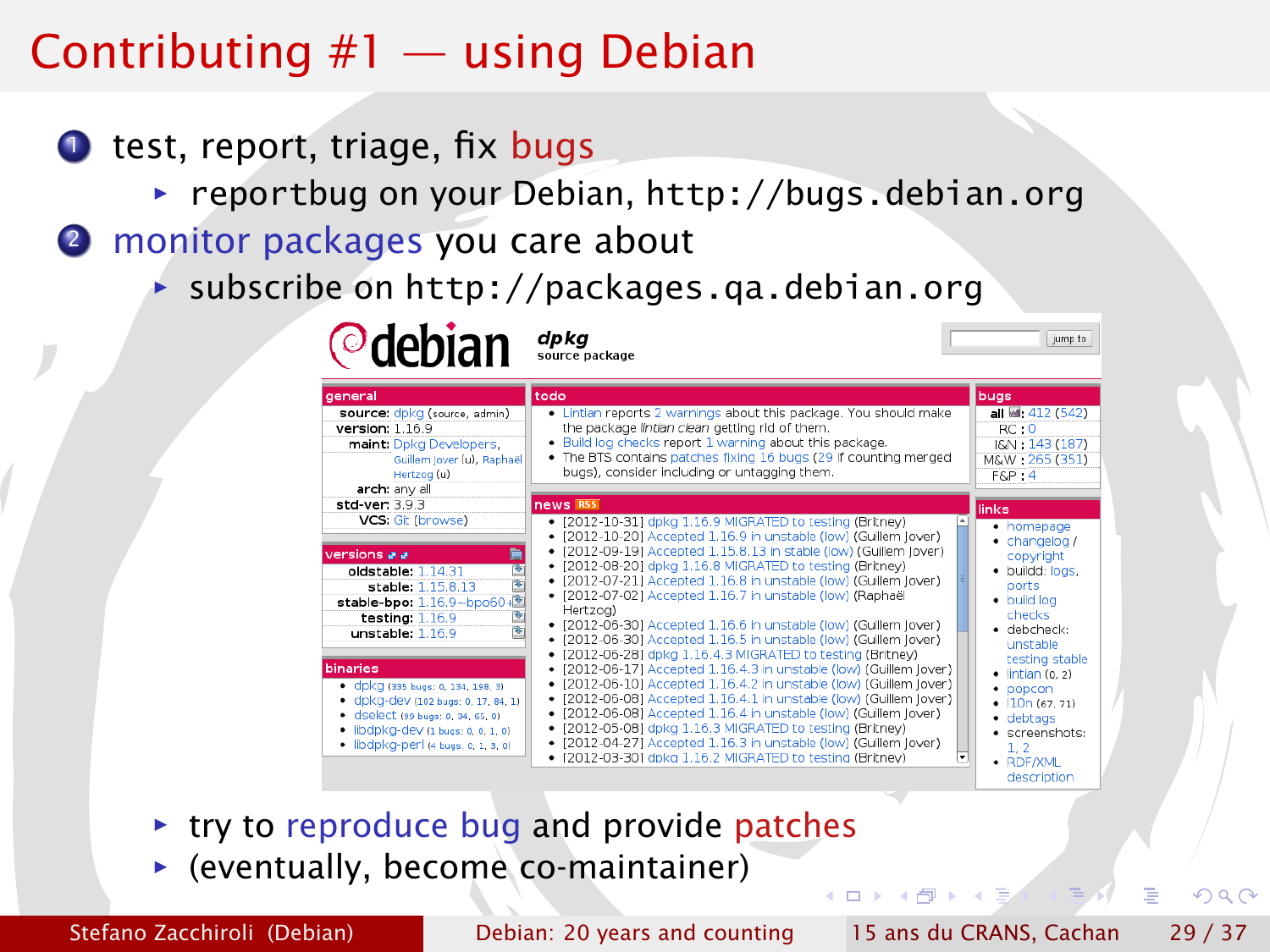## Contributing #2 — adopt packages in need of love

**•** find the ones you use:

apt-get install devscripts ; wnpp-alert apt-get install how-can-i-help

**• learn packaging with the Debian packaging tutorial** [http://www.debian.org/doc/manuals/](http://www.debian.org/doc/manuals/packaging-tutorial/packaging-tutorial.en.pdf) [packaging-tutorial/packaging-tutorial.en.pdf](http://www.debian.org/doc/manuals/packaging-tutorial/packaging-tutorial.en.pdf)

or:

apt-get install packaging-tutorial

*(aussi disponible en français!)*

Stefano Zacchiroli (Debian) [Debian: 20 years and counting](#page-0-0) 15 ans du CRANS, Cachan 30 / 37

 $\alpha \sim$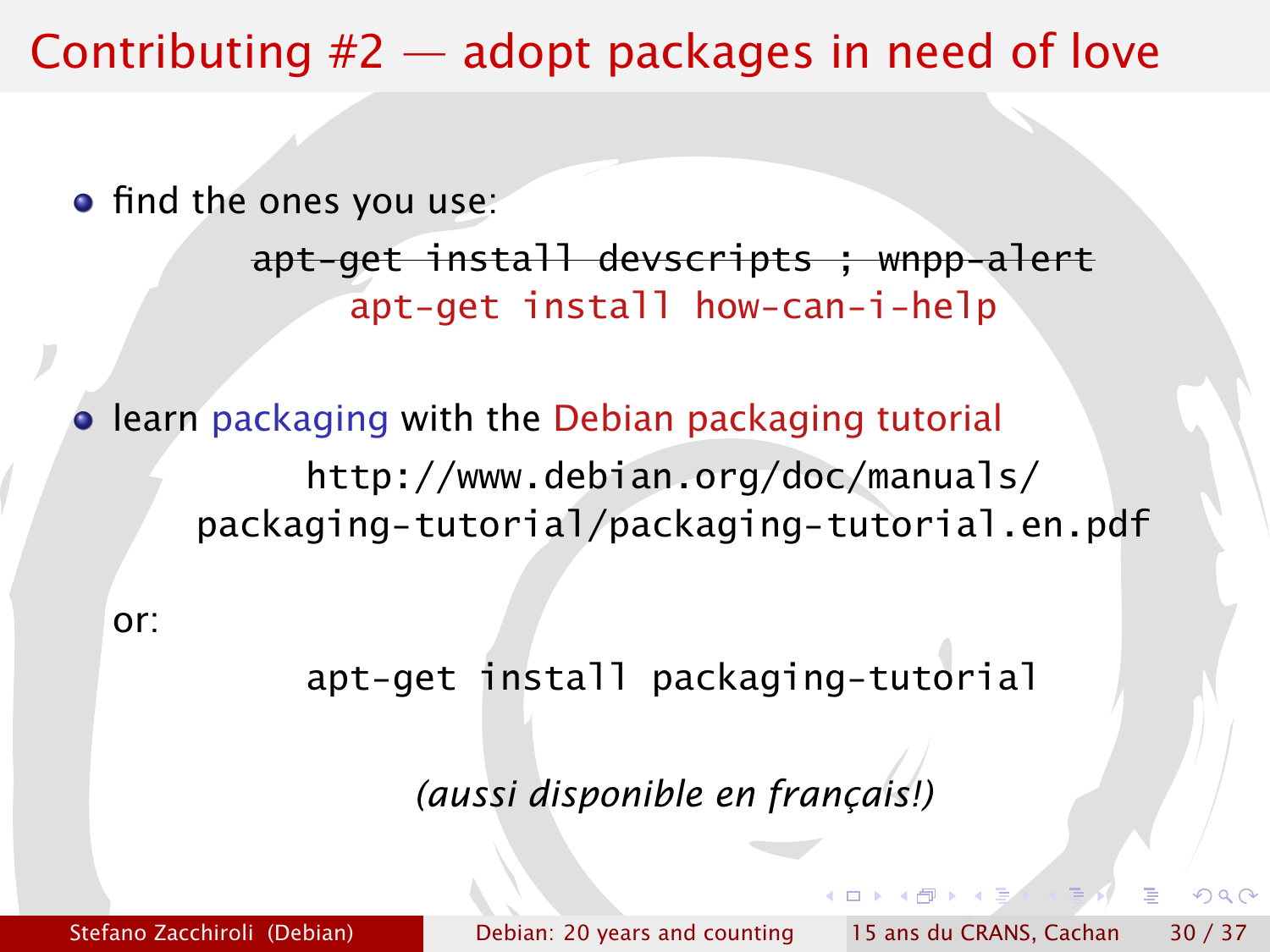## Contributing  $#3$  — join packaging teams

- many teams
- focused on a programming language or on a field of use
	- ▶ Python, Java, Perl, Ruby, OCaml, . . .
	- ▶ Bluetooth, Cloud, Games, Med, Science, VoIP, . . .

excellent way to learn from experienced contributors

[http://wiki.debian.org/Teams#Packaging\\_teams](http://wiki.debian.org/Teams#Packaging_teams)

Stefano Zacchiroli (Debian) [Debian: 20 years and counting](#page-0-0) 15 ans du CRANS, Cachan 31 / 37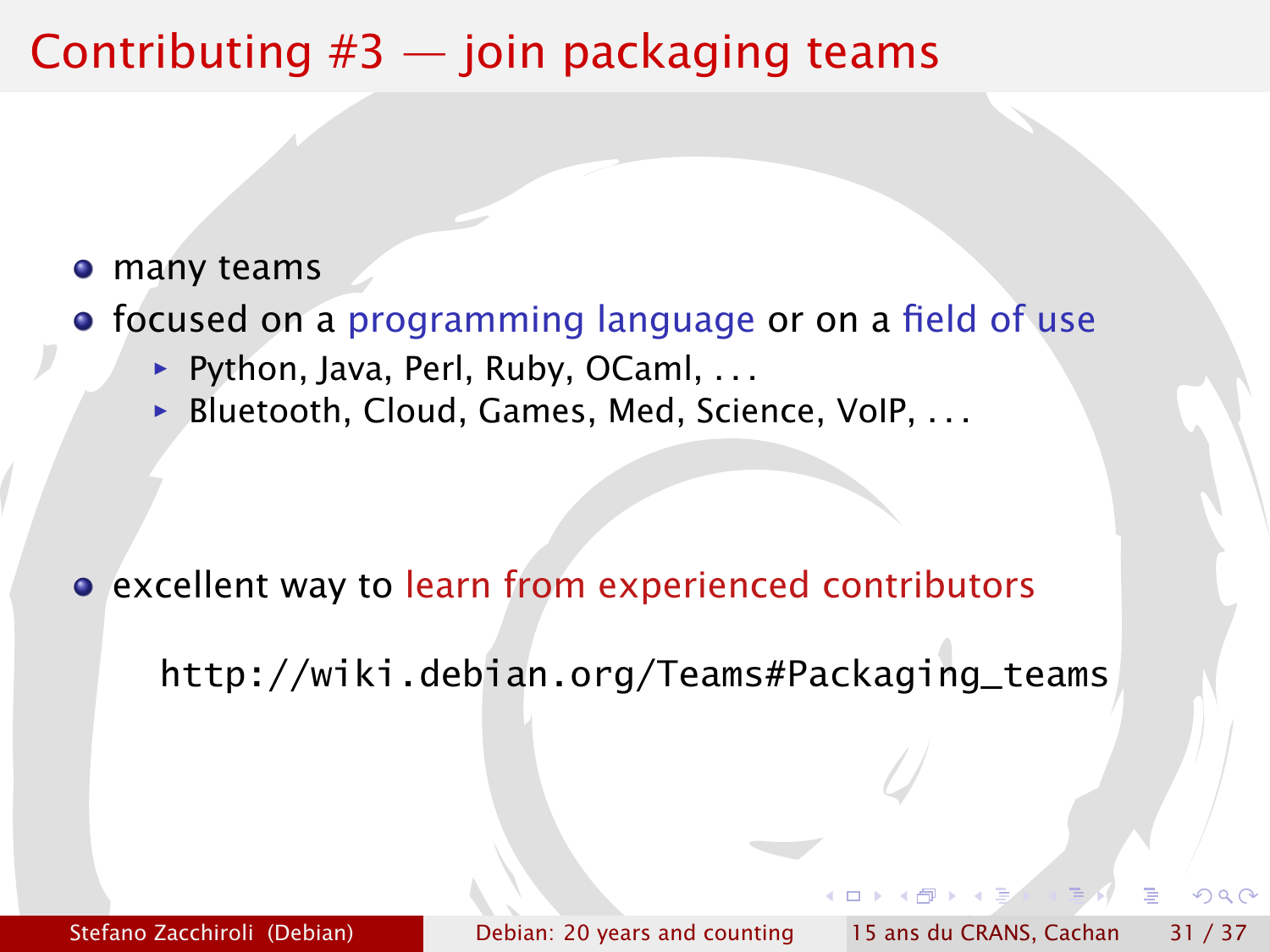## Contributing #4 — hack *on* the Debian infrastructure

- suitable for all programmers
- **o** opportunity
	- $\triangleright$  complex and heterogeneous infrastructure
	- **inpact on millions of (indirect) users**
- **•** services provide link to source code in page footer

#### Example (<http://buildd.debian.org>)

*The source code for wanna-build is available as a [Git](git://git.debian.org/mirror/wanna-build.git) [repository](git://git.debian.org/mirror/wanna-build.git) [\(Gitweb\)](http://git.debian.org/?p=mirror/wanna-build.git;a=summary). [. . . ] sbuild and buildd live together in the [sbuild.git repository](git://git.debian.org/buildd-tools/sbuild.git) [\(Gitweb\)](http://git.debian.org/?p=buildd-tools/sbuild.git) in the buildd-tools Alioth project.*

#### Example (<http://sources.debian.net>)

*Debsources — Copyright (C) 2011–2013 Matthieu Caneill, Stefano Zacchiroli, and [contributors.](http://anonscm.debian.org/gitweb/?p=qa/debsources.git;a=blob;f=AUTHORS;hb=HEAD) License: [GNU AGPLv3.](http://www.gnu.org/licenses/agpl.html) [. . . ] Source code: [Git.](http://anonscm.debian.org/gitweb/?p=qa/debsources.git) Contact: [info@sources.debian.net.](mailto:info@sources.debian.net)*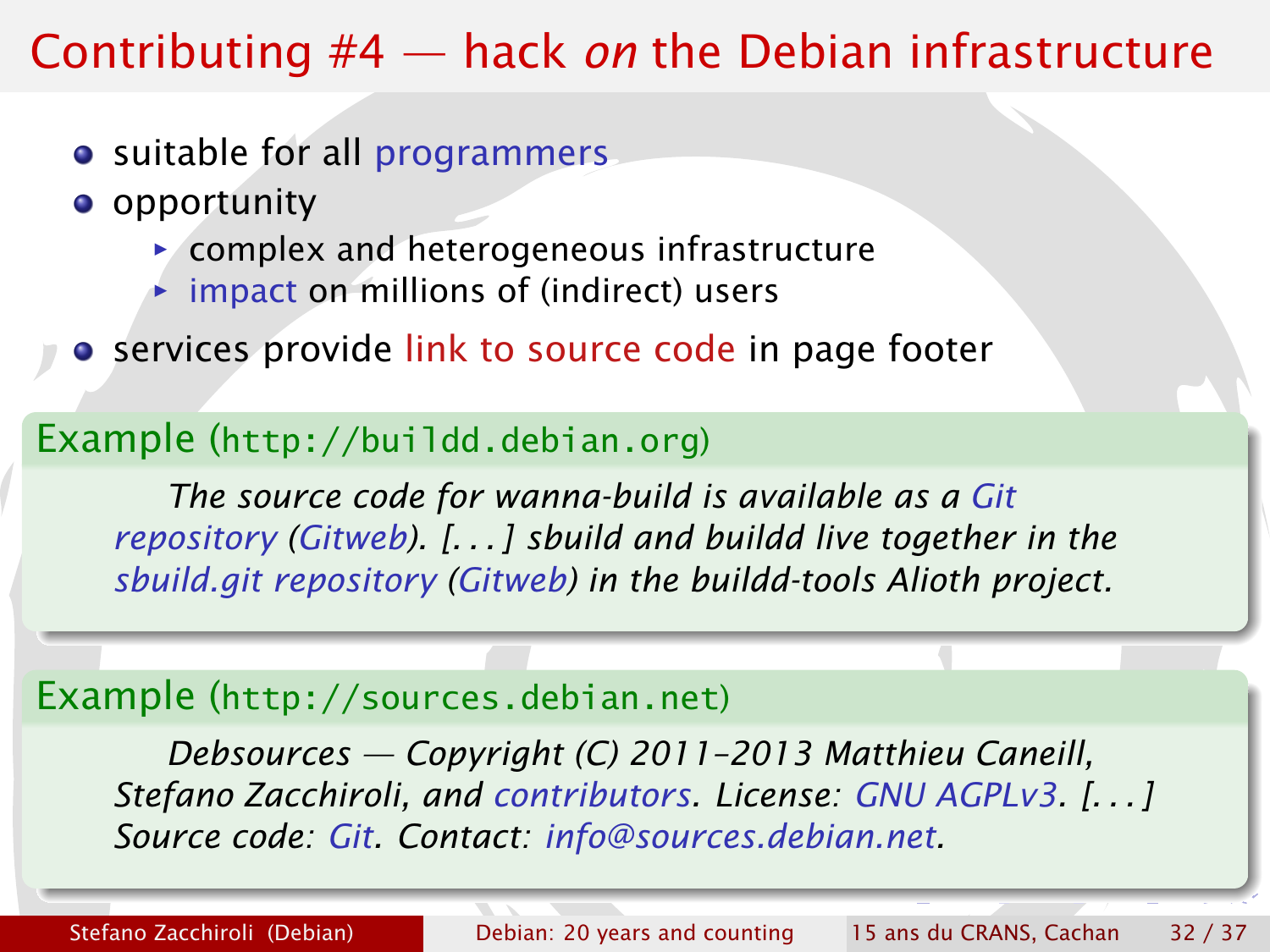## Contributing #5 — work on non-development tasks

- **o** translation
- design (themes, websites)
- communication (newsletters & press releases)
- **•** events (DebConf, mini-DebConf)
- videoteam
- **o** documentation
- **•** accounting
- . . .  $\bullet$

Fundamental activities for the Debian Project to live long and prosper.

#### <http://wiki.debian.org/Teams>

Stefano Zacchiroli (Debian) [Debian: 20 years and counting](#page-0-0) 15 ans du CRANS, Cachan 33 / 37

つQへ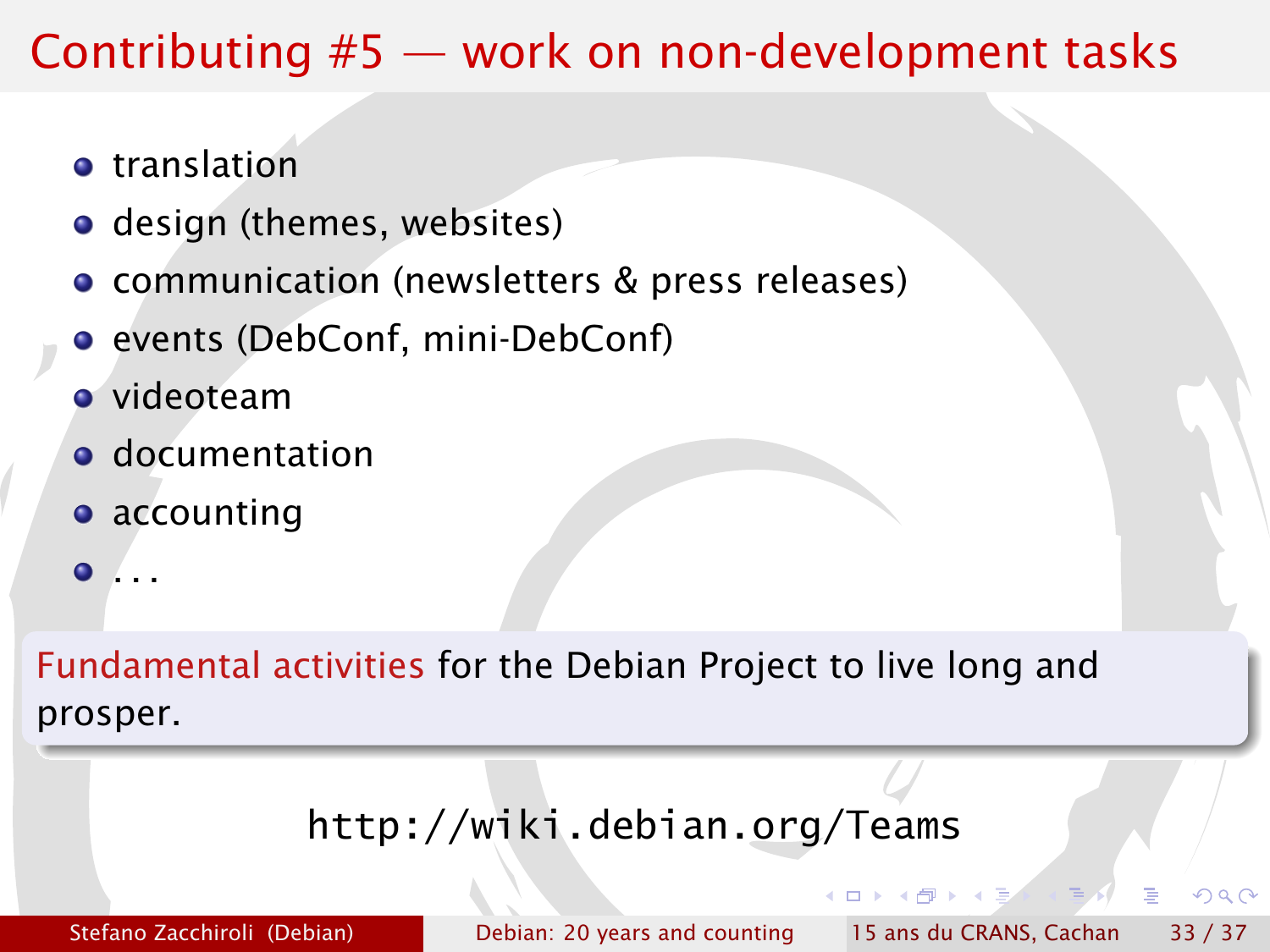## Join Debian

choose your commitment:

package maintainer: maintain packages, via sponsoring Debian Maintainer (DM): upload your own packages

**advocacies required** 

Debian Project Member (DD): become a Debian "citizen"

- *<sup>ñ</sup>* <http://nm.debian.org>
- $\rightarrow$  voting right
- **inc** upload access to the whole archive *for packagers*
- **Exall kinds of contributions equally welcome!**

#### Zack's tips for wannabe Debianers

- <sup>1</sup> pick a team: <http://wiki.debian.org/Teams>
- 2 stay on their mailing list and IRC channel
- **3** triage bugs, test patches, etc.
- <sup>4</sup> . . . the rest will come!

 $\leftarrow$ 

 $\bullet$  ) a  $\cap$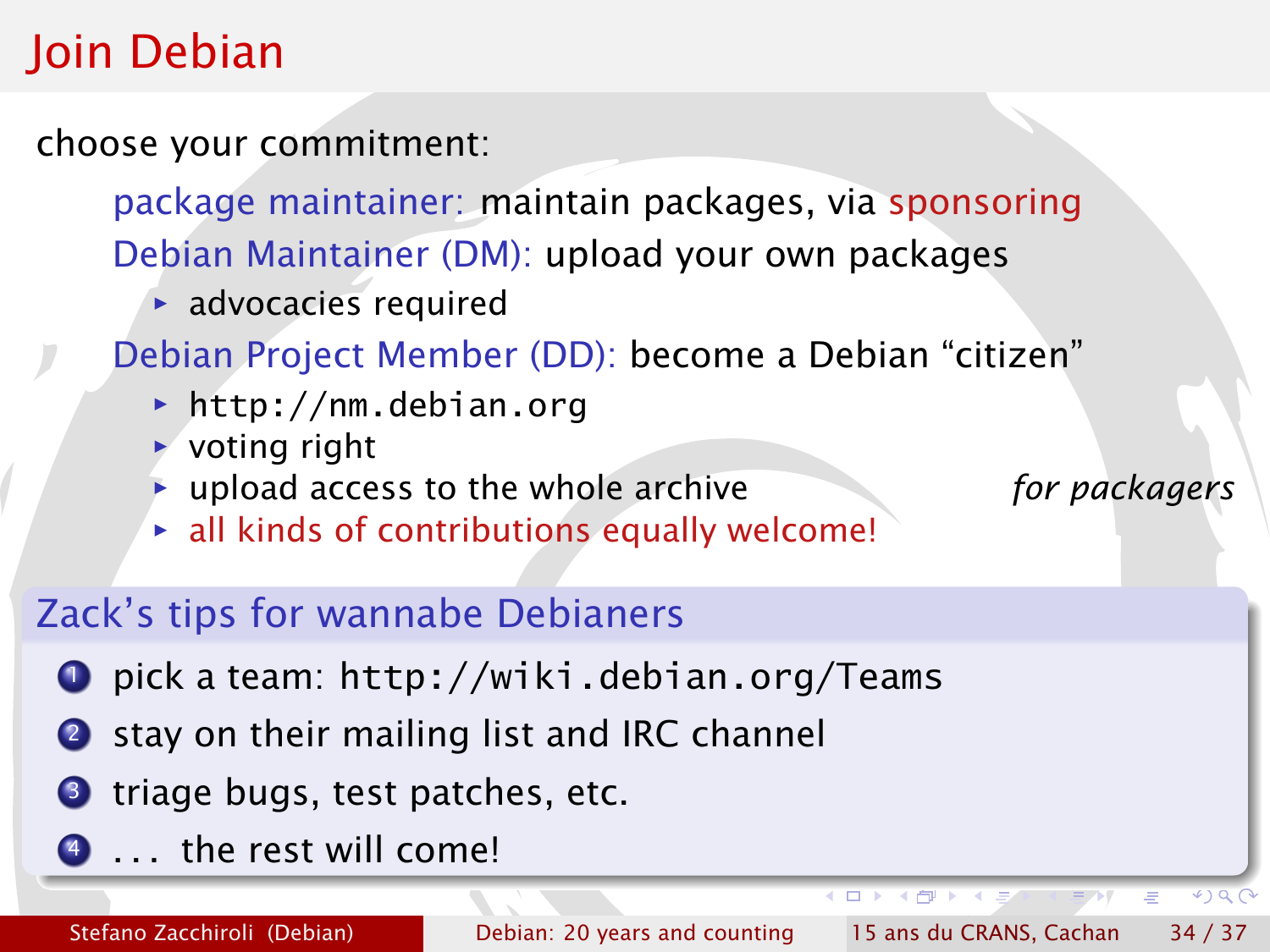## Association Debian France

*L'Association Debian France a pour buts le soutien et la promotion du Projet Debian en France.*

- ≈60 membres
- activités récentes
	- **production de goodies (polos, Buff, autocollants, ...)**
	- **▶ organisation mini-DebConf Paris 2012** (150 contributeurs Debian de toute Europe)
	- **► présence Debian à Solution Linux 2012 et 2013**
	- **F** meetup

1e soirée. le 16 octobre: ≈40 personnes, talks, gpg, pizza!

**► mini-DebConf Paris 2014 en janvier/février** 

## <http://france.debian.net/>

Stefano Zacchiroli (Debian) [Debian: 20 years and counting](#page-0-0) 15 ans du CRANS, Cachan 35 / 37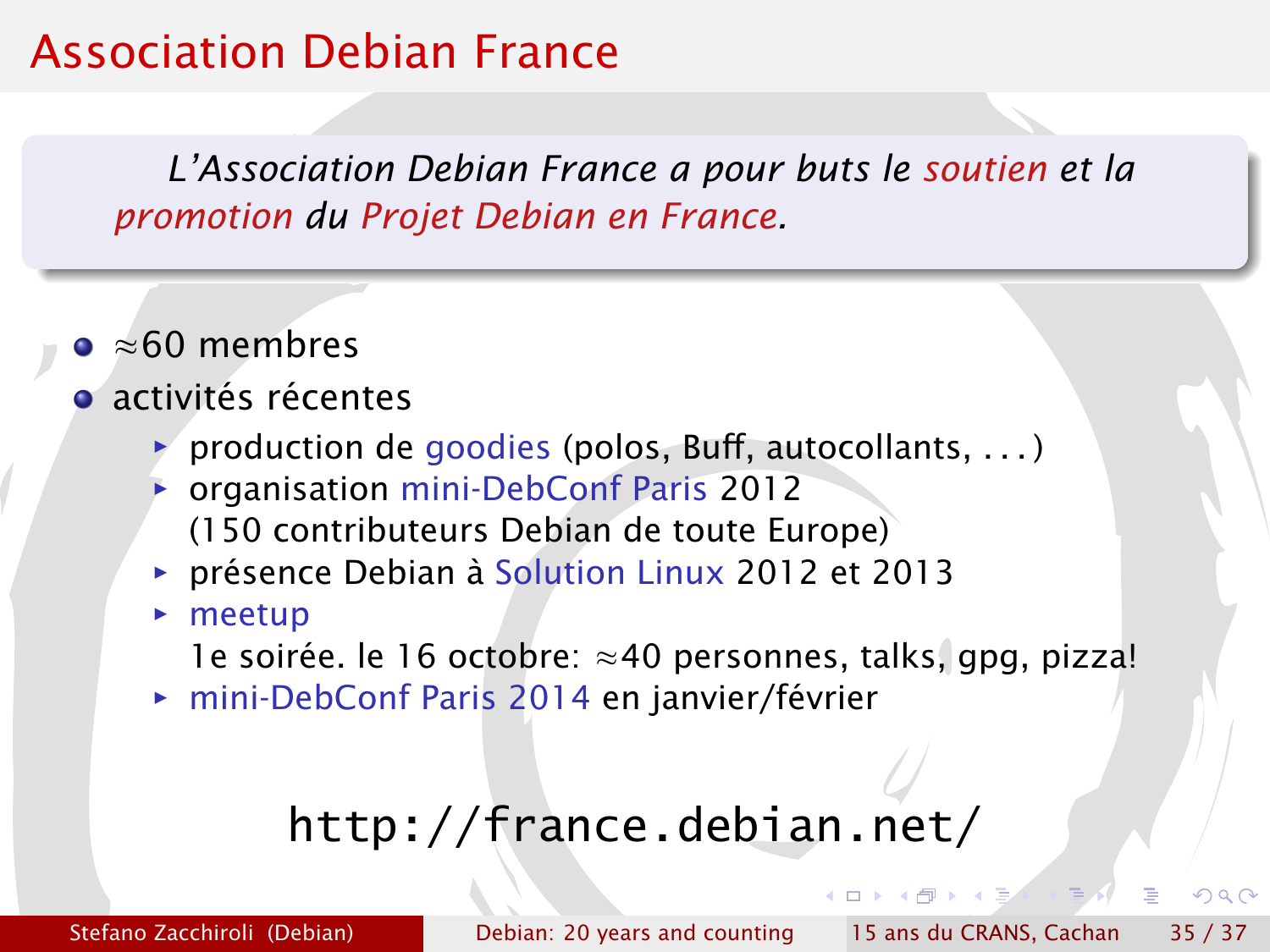## Want to know more?

#### o on the web

- **► <http://www.debian.org>**
- *<sup>ñ</sup>* <http://wiki.debian.org>
- social media: <http://identi.ca/debian>
- mailing lists: <http://lists.debian.org>
- IRC: #debian-\* channels on irc.debian.org

#### ask me!

つQへ